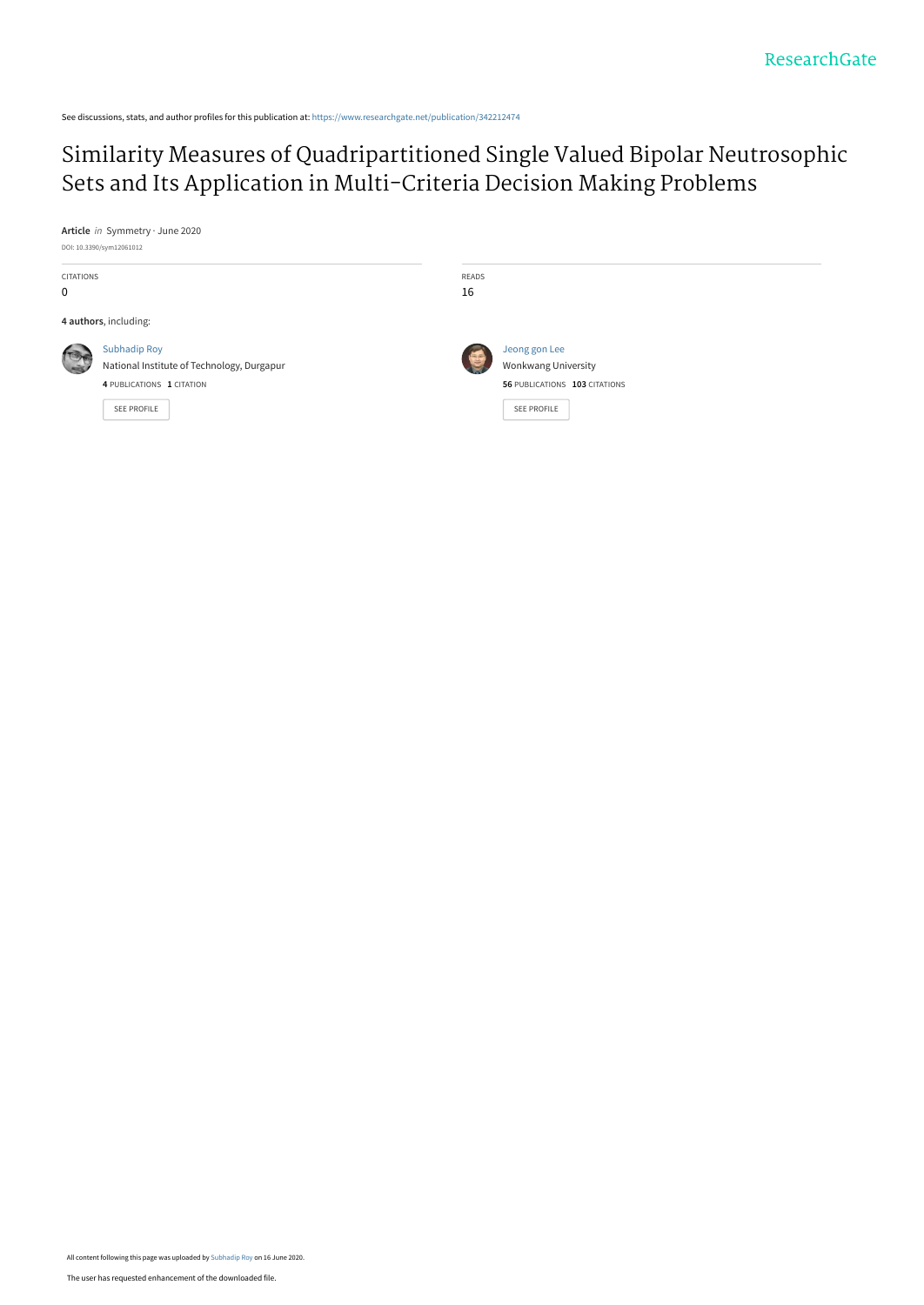

*Article*

# **Similarity Measures of Quadripartitioned Single Valued Bipolar Neutrosophic Sets and Its Application in Multi-Criteria Decision Making Problems**

# **Subhadip Roy <sup>1</sup> [,](https://orcid.org/0000-0001-9613-9047) Jeong-Gon Lee 2,\* [,](https://orcid.org/0000-0001-9613-9047) Anita Pal <sup>1</sup> and Syamal Kumar Samanta <sup>3</sup>**

- <sup>1</sup> Department of Mathematics, National Institute of Technology Durgapur, Durgapur 713209, India; subhadip\_123@yahoo.com (S.R.); anita.pal@maths.nitdgp.ac.in (A.P.)
- <sup>2</sup> Division of Applied Mathematics, Wonkwang University, 460, Iksan-daero, Iksan-Si, Jeonbuk 54538, Korea
- <sup>3</sup> Department of Mathematics, Visva Bharati, Santiniketan 731235, India; syamal\_123@yahoo.co.in
- **\*** Correspondence: jukolee@wku.ac.kr

Received: 9 May 2020; Accepted: 11 June 2020; Published: 16 June 2020



**Abstract:** In this paper, a definition of quadripartitioned single valued bipolar neutrosophic set (QSVBNS) is introduced as a generalization of both quadripartitioned single valued neutrosophic sets (QSVNS) and bipolar neutrosophic sets (BNS). There is an inherent symmetry in the definition of QSVBNS. Some operations on them are defined and a set theoretic study is accomplished. Various similarity measures and distance measures are defined on QSVBNS. An algorithm relating to multi-criteria decision making problem is presented based on quadripartitioned bipolar weighted similarity measure. Finally, an example is shown to verify the flexibility of the given method and the advantage of considering QSVBNS in place of fuzzy sets and bipolar fuzzy sets.

**Keywords:** neutrosophic sets; quadripartitioned bipolar neutrosophic sets; similarity measure; decision making

## **1. Introduction**

Multiple-criteria decision making (MCDM) is a branch of decision making theory where the aim of an individual is to select the most acceptable alternatives among the feasible ones under some criteria. This criteria dependence in decision can be found in real life on a regular basis. While handling some real life decision making problems, a decision maker often faces trouble due to the presence of several kinds of uncertainties in the data, which is very natural. An attempt was made for the first time by Zadeh [\[1\]](#page-15-0) by introducing a novel concept of fuzzy set theory. Immediately after that, several improvisations of fuzzy sets were made and implemented in the decision making process. For instance, rough sets by Pawlak [\[2\]](#page-15-1), intuitionistic fuzzy sets [\[3\]](#page-15-2), interval valued intuitionistic fuzzy sets [\[4\]](#page-15-3) by Atanassov, soft sets by Molodtsov [\[5\]](#page-15-4), etc. Unlike the classical logic, a fuzzy set associates a degree of membership value to every element of the universe of discourse, which can range from 0 to 1, whereas an intuitionistic fuzzy set associate a degree of membership  $\mu \in [0,1]$  and a degree of non-membership  $\nu \in [0,1]$ , where  $0 \leq \mu + \nu \leq 1$ . The margin of indeterminacy or hesitation  $\pi$  is defined as  $\pi = 1 - \mu - \nu$ . Smarandache in [\[6](#page-15-5)[,7\]](#page-15-6) proposed neutrosophic sets. In neutrosophic sets, the indeterminacy membership function walks along independently of the truth membership or of the falsity membership. Neutrosophic theory has been widely explored by researchers (see [\[8](#page-15-7)[–13\]](#page-15-8)) for application purpose in handling real life situations involving uncertainty. Although the hesitation margin of neutrosophic theory is independent of the truth or falsity membership, looks more general than intuitionistic fuzzy sets yet. Recently, in [\[14\]](#page-16-0) Atanassov et al. studied the relations between inconsistent intuitionistic fuzzy sets [\[15\]](#page-16-1), picture fuzzy sets [\[16\]](#page-16-2), neutrosophic sets [\[7\]](#page-15-6) and intuitionistic

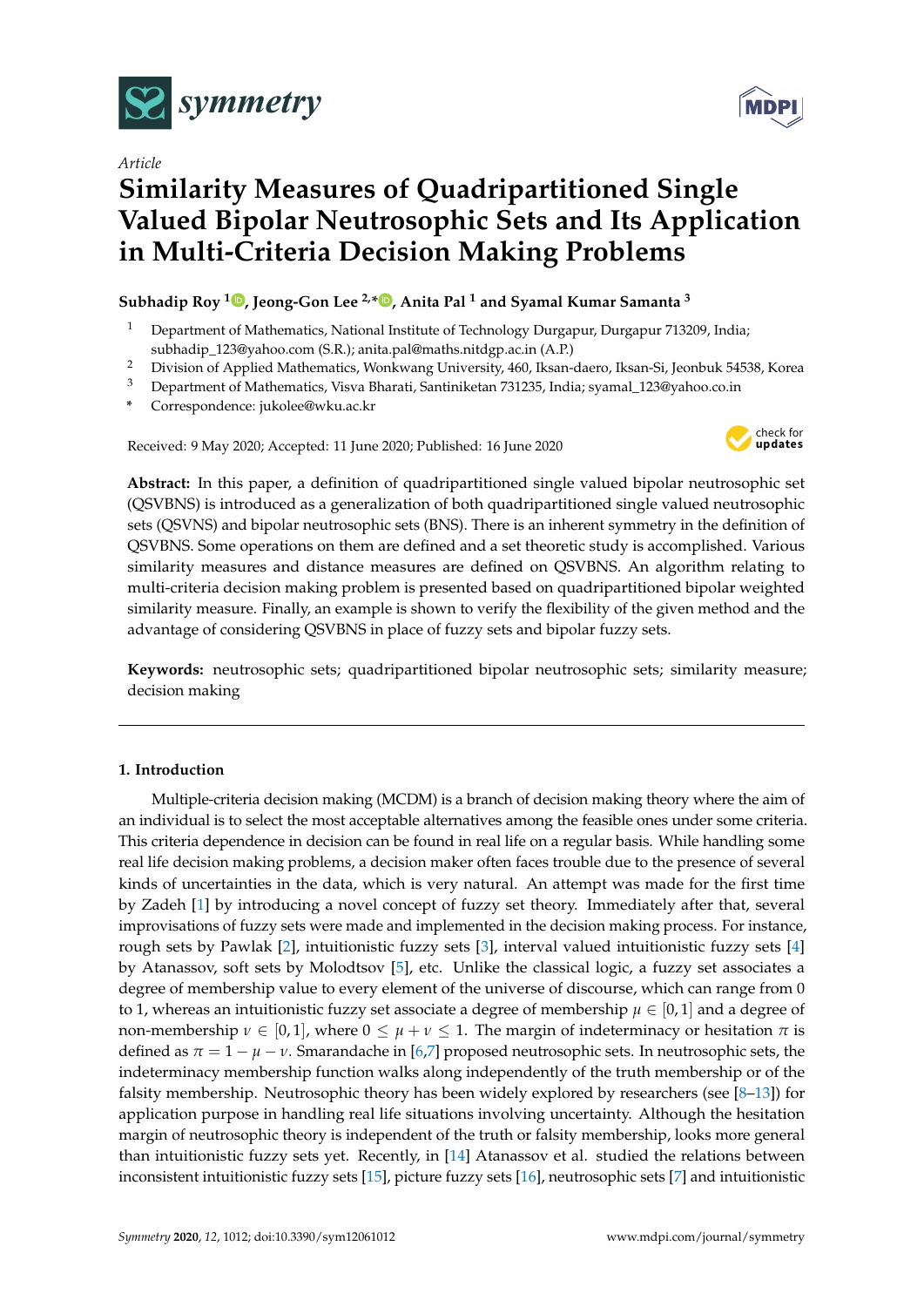fuzzy sets [\[3\]](#page-15-2); however, it remains in doubt that whether the indeterminacy associated to a particular element occurs due to the belongingness of the element or the non-belongingness. This has been pointed out by Chattejee et al. [\[17\]](#page-16-3) while introducing a more general structure of neutrosophic set viz. quadripartitioned single valued neutrosophic set (QSVNS). The idea of QSVNS is actually stretched from Smarandaches four numerical-valued neutrosophic logic [\[18\]](#page-16-4) and Belnap's four valued logic [\[19\]](#page-16-5), where the indeterminacy is divided into two parts, namely, "unknown" i.e., neither true nor false and "contradiction" i.e., both true and false. In the context of neutrosophic study however, the QSVNS looks quite logical. Also in their study, Chatterjee et al. [\[17\]](#page-16-3) analyzed a real life example for a better understanding of a QSVNS environment and showed that such situations occur very naturally.

application capability of QSVNS. Bipolarity often reflects the tendency of the human mind in reasoning to make a decision on the basis of +ve and -ve information. Lee [\[20](#page-16-6)[,21\]](#page-16-7) introduced bipolar fuzzy set as an extension of fuzzy set. Bipolar fuzzy model with some hybrid structures were studied in [\[22](#page-16-8)[–25\]](#page-16-9) shows the flexibility of bipolar fuzzy sets for solving decision making problems. Bipolar fuzzy set and neutrosophic set have been put together for a more general framework viz. bipolar neutrosophic sets (BNS) by Deli et al. [\[26\]](#page-16-10). Sahin et al. [\[27](#page-16-11)[,28\]](#page-16-12) introduced the Jaccard vector similarity measure, hybrid vector similarity measure, and dice similarity measure with applications to decision making problems. Jamil et al. [\[29\]](#page-16-13) applied bipolar neutrosophic Hamacher averaging operator in group decision making problems. Bipolar neutrosophic sets help in handling uncertain information in a reliable way. It is an extension of the bipolar fuzzy set and neutrosophic set, which can deal with real life problems involving positive and negative information. Looking at the work of Chatteree et al. [\[17\]](#page-16-3), unlike neutrosophic set, it is in doubt whether the negative indeterminacy associated to some elements of the universe of discourse is due to the occurrence of the counter-property or the non-occurrence of the counter-property.

They have also solved a decision making problem pertaining to pattern recognition showing the

To overcome the aforesaid situation we merged the bipolar neutrosophic set and QSVNS to introduce a more general structure, namely, quadripartitioned single valued bipolar neutrosophic sets (QSVBNS). The word "quadripartitioned" refers to four values i.e., in case of QSVBNS the negative indeterminacy of the BNS is divided into two parts alongside truth and falsity membership alike QSVNS.

First, we develop some set theoretic results on QSVBNS and then formulas for similarity measures were framed, and finally a real life problem was dealt with using the MCDM method in this setting. A comparison was made in application of a real life problem, where it is seen that the use of QSVBN system gives a better result compared to fuzzy sets and bipolar fuzzy sets. The paper is organized as follows: Section [2](#page-2-0) recalls some preliminaries results. In Section [3,](#page-3-0) QSVBNS is introduced and some basic operations on QSVBNS are dealt with; an example of QSVBNS is also presented. Several similarity measures between QSVBNS are defined and their properties are studied in Section [4.](#page-6-0) In Section [5](#page-11-0) we give an algorithm based on quadripartitioned bipolar weighted similarity measure to deal with the multi-criteria decision making problem in a QSVBN environment. Based on the given algorithm, a real life problem in decision making is solved in Section [6.](#page-11-1) A detailed discussion about the obtained result is analyzed in Section [7.](#page-12-0) Finally, Section [8](#page-15-9) concludes the paper.

#### <span id="page-2-0"></span>**2. Preliminaries**

**Definition 1** ([\[7\]](#page-15-6)). Let X be a universal set. A single valued neutrosophic set A over X is defined as,  $A =$  $\{\langle x,\langle T_A(x),I_A(x),F_A(x)\rangle\rangle : x \in X\}$ , where,  $T_A(x)$ ,  $I_A(x)$ ,  $F_A(x)$  are respectively called truth-membership *function, indeterminacy-membership function and falsity-membership function. These are defined by*  $T_A: X \rightarrow$ [0, 1],  $I_A: X \to [0,1]$ ,  $F_A: X \to [0,1]$  respectively with the property that  $0 \le T_A(x) + I_A(x) + F_A(x) \le 3$ .

**Definition 2** ([\[17\]](#page-16-3))**.** *Let X be a universal set. A quadripartitioned neutrosophic set (QSVNS) A, over X* is defined as,  $A = \{ \langle x, \langle T_A(x), C_A(x), U_A(x), F_A(x) \rangle \} : x \in X \}$ , where  $T_A(x)$ ,  $C_A(x)$ ,  $U_A(x)$ ,  $F_A(x)$  are *respectively called truth-membership function, contradiction-membership function, ignorance-membership*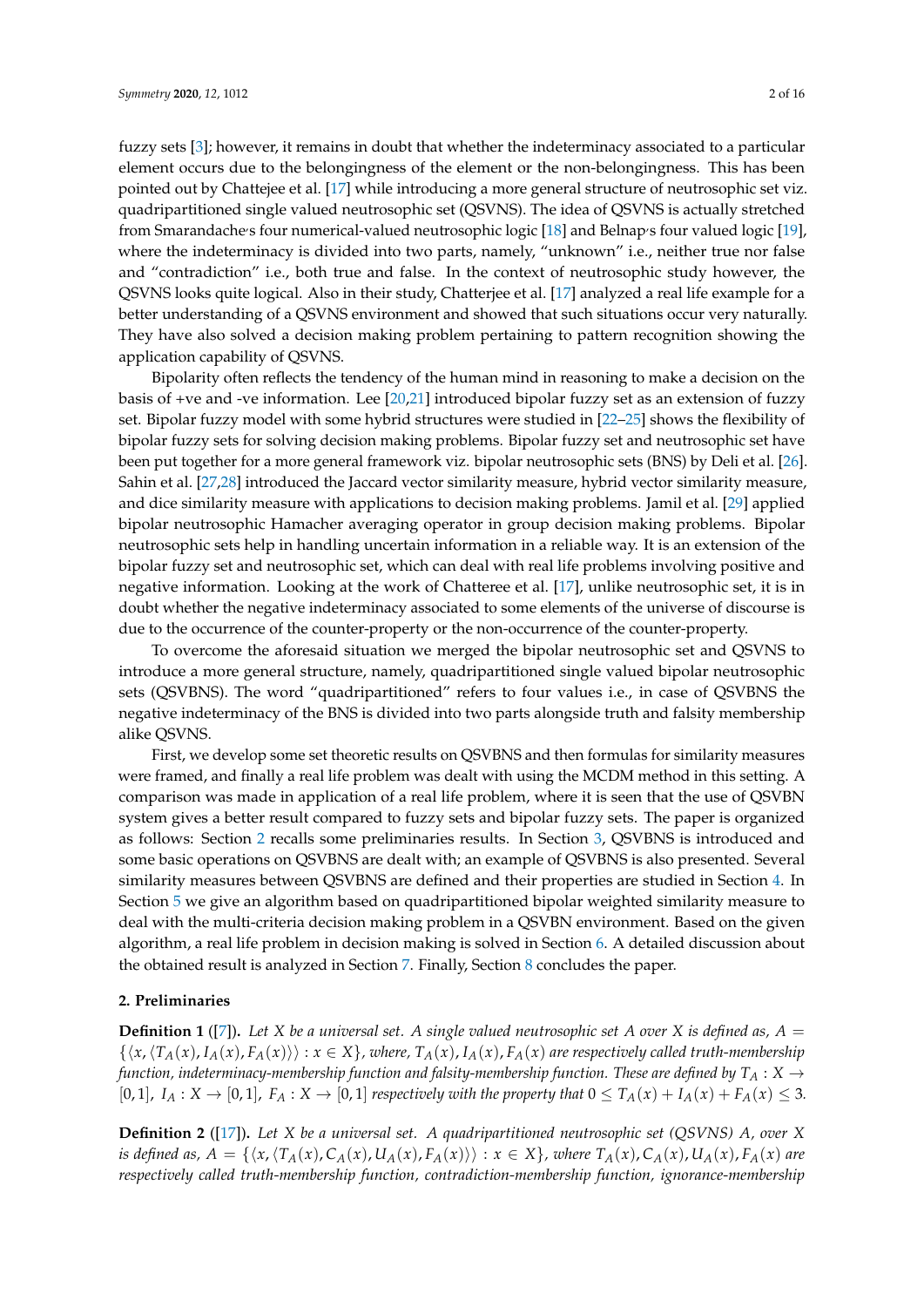*function, and falsity-membership function. These are defined by*  $T_A: X \to [0,1]$ ,  $C_A: X \to [0,1]$ ,  $U_A: X \to$ [0, 1],  $F_A: X \to [0, 1]$  *respectively with the property that*  $0 \le T_A(x) + C_A(x) + U_A(x) + F_A(x) \le 4$ .

*When X* is discrete, *A* is represented as,  $A =$ *n* ∑ *k*=*i*  $\langle T_A(x_i), C_A(x_i), U_A(x_i), F_A(x_i), \rangle / x_i, x_i \in X$ . When *X* is *continuous, A is represented as,*  $\int_X \langle T_A(x), C_A(x), U_A(x), F_A(x) \rangle / x$ ,  $x \in X$ .

**Definition 3** ([\[26\]](#page-16-10)). *A bipolar neutrosophic set (BNS) A in X is defined to be an object of the form*  $A =$  $\{\langle x, T^+(x), I^+(x), F^+(x), T^-(x), I^-(x), F^-(x)\rangle : x \in X\}$ , where,  $T^+, I^+, F^+$  are functions from X to [0, 1] *and T* <sup>−</sup>, *I* <sup>−</sup>, *F* <sup>−</sup> *are functions from X to* [−1, 0]*. The +ve membership degrees T* <sup>+</sup>(*x*), *I* <sup>+</sup>(*x*), *F* <sup>+</sup>(*x*) *denote respectively the truth-membership, indeterminate-membership, and falsity-membership of*  $x \in X$  *corresponding to a bipolar neutrosophic set A and the -ve membership degrees T* <sup>−</sup>(*x*), *I* <sup>−</sup>(*x*), *F* <sup>−</sup>(*x*) *denote respectively the truth-membership, indeterminate-membership, and falsity-membership x* ∈ *X to some implicit counter-property corresponding to a bipolar neutrosophic set A.*

**Definition 4** ([\[17\]](#page-16-3))**.** *Let A and B be two QSVNS. Then*

- (1)  $A \subseteq B$  if  $T_A(x) \leq T_B(x)$ ,  $C_A(x) \leq C_B(x)$ ,  $U_A(x) \geq U_B(x)$ ,  $F_A(x) \geq F_B(x)$  for all  $x \in X$ .
- *(2) The complement of A is denoted by*  $A^c$  *and is defined as*  $A^c = \sum_{i=1}^n$  $\langle F_A(x_i), U_A(x_i), C_A(x_i), T_A(x_i), \rangle/x_i$  $x_i \in X$ , where  $T_{A^c}(x_i) = F_A(x_i)$ ,  $C_{A^c}(x_i) = U_A(x_i)$  and  $U_{A^c}(x_i) = C_A(x_i)$ ,  $F_{A^c}(x_i) = T_A(x_i)$ .
- *(3)*  $A \cup B$  *is defined as*  $A \cup B =$ *n* ∑ *i*=1  $\langle T_A(x_i) \vee T_B(x_i), C_A(x_i) \vee C_B(x_i), U_A(x_i) \wedge U_B(x_i), F_A(x_i) \wedge$  $F_B(x_i)\rangle$  / *X*.
- *(4) A* ∩ *B is defined as A* ∩ *B* = *n* ∑ *i*=1  $\langle T_A(x_i) \wedge T_B(x_i), C_A(x_i) \wedge C_B(x_i), U_A(x_i) \vee U_B(x_i), F_A(x_i) \vee$  $F_B(x_i)$ /*X*.

**Definition 5** ([\[26\]](#page-16-10)). *Let*  $A_1 = \langle x, T_1^+(x), I_1^+(x), F_1^+(x), T_1^ I_1^-(x)$ ,  $I_1^ I_1^-(x)$ ,  $F_1^ \langle f_1^-(x) \rangle$ ,  $A_2 = \langle x, T_2^+(x), I_2^+(x) \rangle$  $F_2^+(x)$ ,  $T_2^-(x)$ ,  $I_2^-(x)$ ,  $F_2^-(x)$ ) be two bipolar neutrosophic sets (BNS) over the universe of discourse X. Then,

- $(1)$  *A*<sub>1</sub>  $\subseteq$  *A*<sub>2</sub> *if*  $T_1^+(x) \leq T_2^+(x)$ ,  $I_1^+(x) \leq I_2^+(x)$ ,  $F_1^+(x) \geq F_2^+(x)$  and  $T_1^ T_1^-(x) \geq T_2^+(x)$ ,  $I_1^ \binom{1}{1}$  (x) ≥  $I_2^+(x)$ ,  $F_1^ T_1^-(x) \leq F_2^-(x)$ .
- (2)  $\tilde{A}^c = \langle x, 1 T_A^+(\tilde{x}), 1 I_A^+(\tilde{x}), 1 F_A^+(\tilde{x}), -1 T_A^-(\tilde{x}), -1 I_A^-(\tilde{x}), -1 F_A^-(\tilde{x})\rangle.$
- (3)  $A_1 \cup A_2 = \langle x, \max(T_1^+(x), T_2^+(x)), \frac{I_1^+(x) + I_2^+(x)}{2} \rangle$  $\frac{+I_2(x)}{2}$ ,  $min(F_1^+(x)$ ,  $F_2^+(x)$ ),  $min(T_1^-)$  $\frac{I_1^-(x)+I_2^-(x)}{2}$  $\frac{1}{2}$   $\frac{1}{2}$ ,  $max(F_1^-)$  $\langle f_1^-(x), f_2^-(x) \rangle \rangle$  *for all x* ∈ *X*.
- (4)  $A_1 \cap A_2 = \langle x, min(T_1^+(x), T_2^+(x)), \frac{I_1^+(x) + I_2^+(x)}{2}$  $\frac{H_1H_2^{-1}(x)}{2}$ , max $(F_1^{+}(x)$ ,  $F_2^{+}(x)$ ), max $(T_1^{-})$  $T_1^-(x)$ ,  $T_2^-(x)$ ),  $\frac{I_1^-(x)+I_2^-(x)}{2}$  $\frac{1}{2}$ ,  $min(F_1^-)$  $\langle f_1^-(x), f_2^-(x) \rangle$  *for all*  $x \in X$ .

### <span id="page-3-0"></span>**3. Quadripartitioned Single Valued Bipolar Neutrosophic Sets**

In this section, we introduce the concept of quadripartitioned single valued bipolar neutrosophic sets (QSVBNS).

**Definition 6.** *A quadripartitioned single valued bipolar neutrosophic set (QSVBNS) A in X defined as an object of the form*  $A = \langle x, T^P_A \rangle$  $\int_A^P(x)$ ,  $C_A^P$  $\int_A^P(x)$ ,  $U_A^P$  $P_{A}^{P}(x)$ ,  $F_{A}^{P}$  $T_A^P(x)$ ,  $T_A^N$  $C_A^N(x)$ ,  $C_A^N$  $\int_A^N(x)$ ,  $U_A^N$  $_{A}^{N}(x)$ ,  $F_{A}^{N}$  $\langle A \rangle^N_A(x) \rangle$  :  $x \in X$ , where,  $T_{_A}^p$ *A* , *C P*  $_{A}^{P},U_{A}^{P}$  $\frac{P}{A}$ ,  $F_A^P$  $A^P$  :  $X \rightarrow [0, 1]$  and  $T^N_A$ <sup>*N*</sup>,  $C_A^N$  $_{A}^{N}$ ,  $U_{A}^{N}$  $_A^N$ ,  $F_A^N$  $A^N_A$  :  $X \rightarrow [-1,0]$ . The positive membership *degrees*  $T_{_A}^p$  $\int_A^P(x)$ ,  $C_A^P$  $\int_A^P(x)$ ,  $U_A^P$  $P_{A}^{P}(x)$ ,  $F_{A}^{P}$ *A* (*x*) *denote respectively the truth-membership, a contradiction-membership, an ignorance membership, and falsity membership of x* ∈ *X corresponding to a QSVBNS A. The negative membership degrees*  $T_{_A}^{\rm N}$  $C_A^N(x)$ ,  $C_A^N$  $\frac{N}{A}(x)$ ,  $U_A^N$  $_{A}^{N}(x)$ ,  $F_{A}^{N}$  $\mathcal{A}^{\mathcal{A}}(x)$  denote respectively the truth-membership, a contradiction*membership, an ignorance membership, and falsity membership of*  $x \in X$  *to some explicit counter-property corresponding to a QSVBNS A.*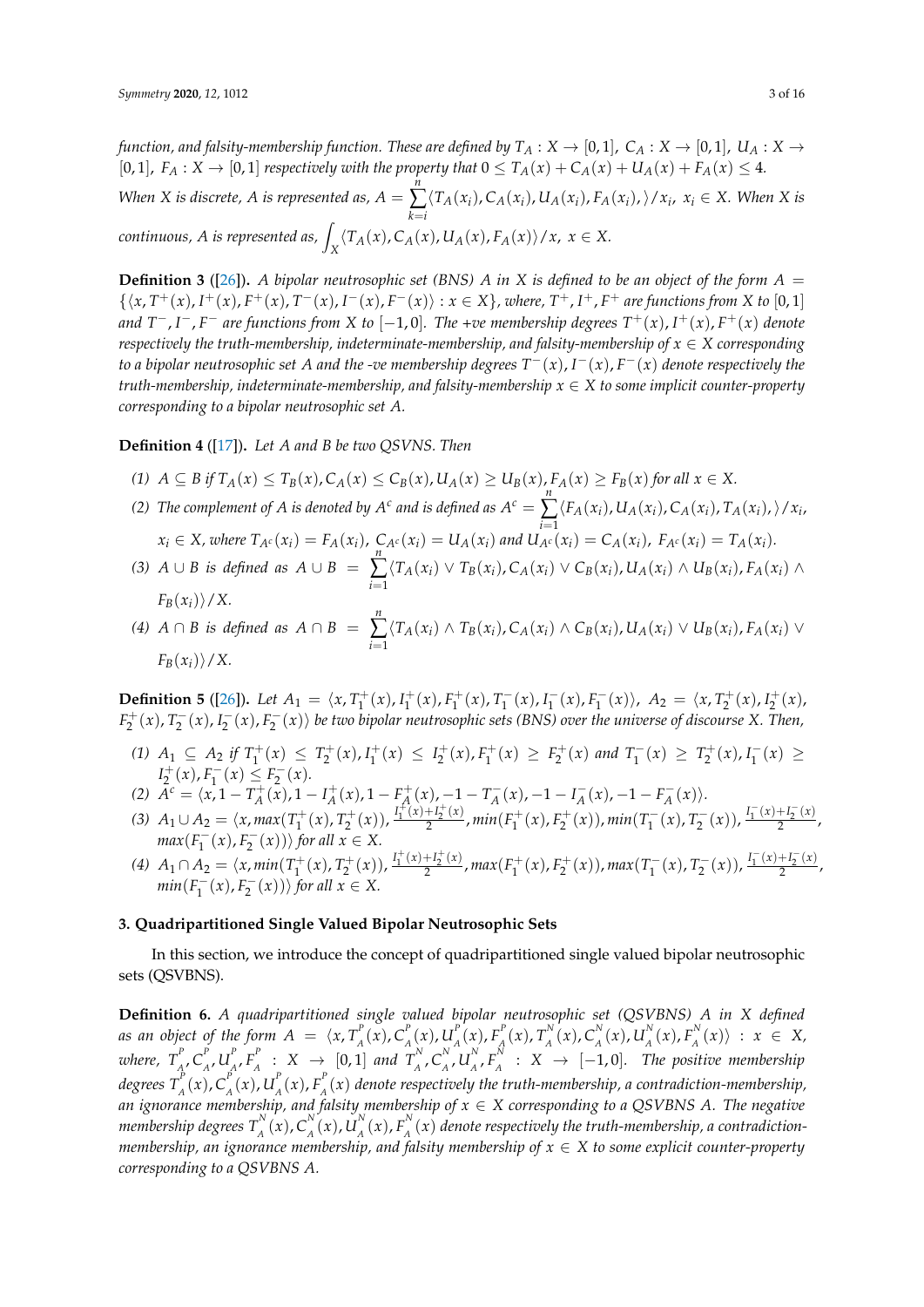*With respect to*  $(T_A^P)$  $L_A^P(x)$ ,  $F_A^P(x)$  $\binom{P}{A}(x)$  and  $\binom{C}{A}$  $\int_A^P(x)$ ,  $U_A^P$ *A* (*x*)) *and +ve and -ve membership grade, there is a sense of symmetry in the structure of QSVBNS.*

**Example 1.** *Suppose an environment organization desires to know peoples opinion on the following statement: "The fashion industry has helped economic growth but it also has a bad impact on the environment due to a large amount of carbon emissions".*

*To help the cause, a group of four experts, say*  $X = \{x_1, x_2, x_3, x_4\}$ *, has been asked to give their opinion. The statement can be divided into two parts as:*

- *(a) The fashion industry has helped economic growth and to a counter property of that:*
- *(b) The fashion industry has a bad impact on the environment due to a large amount of carbon emissions.*

*It may so happen that the opinion has the following outcomes: "a degree of agreement with statement* (*a*) *and disagreement with statement* (*b*)*", "a degree of agreement and disagreement with both the statements* (*a*) *and* (*b*)*", "a degree of neither agreement nor disagreement regarding both the statements", and "a degree of disagreement with statement* (*a*) *and agreement with statement* (*b*)*". According to the views of the four experts, the outcome represented in terms of QSVBNS as follows:*

$$
\langle 0.9, 0.4, 0.3, 0.1, -0.1, -0.4, -0.3, -0.9 \rangle / x_1 + \langle 0.3, 0.8, 0.2, 0.3, -0.4, -0.4, -0.9, -0.5 \rangle / x_2 +
$$
  

$$
\langle 0.2, 0.5, 0.8, 0.4, -0.2, -0.1, -0.8, -0.3 \rangle / x_3 + \langle 0.2, 0.5, 0.5, 0.9, -0.8, -0.1, -0.4, -0.2 \rangle / x_4
$$

*the above QSVBNS reflects that the expert x*<sup>1</sup> *agrees to the fact that the fashion industry has helped economic growth, whereas the expert x*<sup>2</sup> *believes that fashion industry might have helped economic growth but it also has affected the environment a bit. On the other side the expert x*<sup>3</sup> *is ignorant regarding the truth of both the statements and the expert x*<sup>4</sup> *opines that fashion industry does not have much impact on the world economy but he believes that it causes damage to the environment.*

<span id="page-4-0"></span>**Remark 1.** *The relationship between QSVBNS and other extensions of fuzzy sets are diagrammatically depicted in the following figure (Figure [1\)](#page-4-0).*



**Figure 1.** Relationship of quadripartitioned single valued bipolar neutrosophic sets (QSVBNS) with other extensions of fuzzy sets. .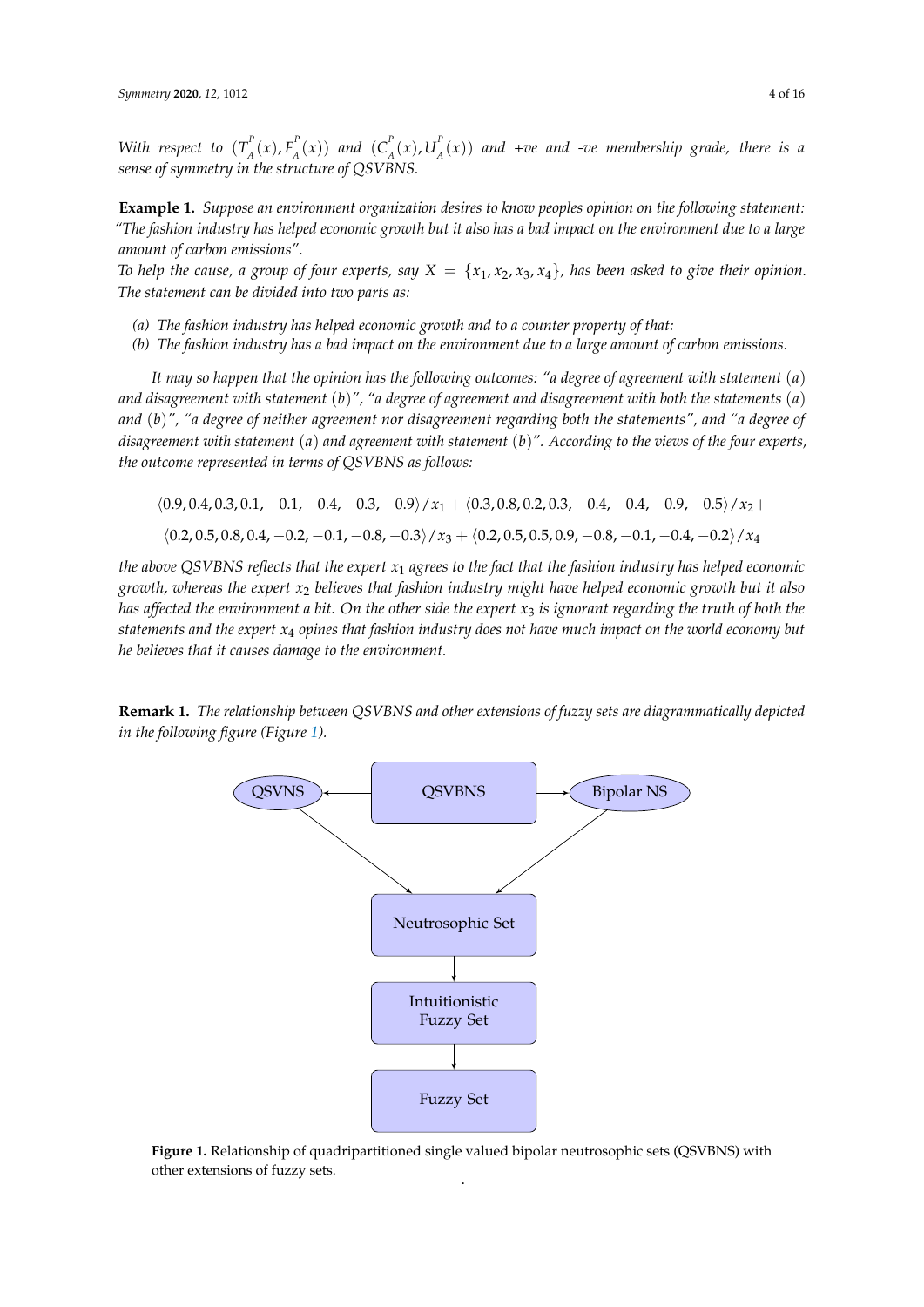**Definition 7.** *A QSVBNS, A over a universe X is said to be an absolute QSVBNS, denoted by* **X***, if for each*  $x \in X$ ,  $T_{A}^{P}$  $C_A^P(x) = 1, C_A^P$  $\binom{P}{A}(x) = 1, U_A^P$  $P_{A}^{P}(x) = 0, F_{A}^{P}$  $T_A^P(x) = 0$ ,  $T_A^N$  $C_A^N(x) = -1, C_A^N$  $U_A^N(x) = -1, U_A^N$  $\int_{A}^{N}(x) =$  $0, F_{\scriptscriptstyle A}^N$  $\int_{A}^{N}(x) = 0.$ 

**Definition 8.** *A QSVBNS, A over a universe X is said to be a null QSVBNS, denoted by* **Θ***, if for each*  $x \in X$  the membership values are respectively  $T_{\scriptscriptstyle A}^{\scriptscriptstyle P}$  $C_A^P(x) = 0, C_A^P$  $\int_{A}^{P}(x) = 0, U_{A}^{P}$  $P_{A}^{P}(x) = 1, F_{A}^{P}$  $T_A^P(x) = 1, T_A^N$  $J_{A}^{N}(x) =$  $0, C_{\scriptscriptstyle A}^N$  $\sum_{A}^{N}(x) = 0, U_{A}^{N}$  $_{A}^{N}(x) = -1, F_{A}^{N}$  $\binom{A}{A}(x) = -1.$ 

Alongside this, we expound some set theoretic operations on quadripartitioned single valued bipolar neutrosophic sets over a universe *X* and analyze some of their properties.

**Definition 9.** Let *A* and *B* be two QSVBNS over *X*. Then *A* is said to be included in *B*, denoted by  $A \subseteq B$ , *if for each*  $x \in X$ ,  $T_{A}^{P}$  $T_A^P(x) \leq T_B^P$  $\int_B^P(x)$ ,  $C_A^P$  $\binom{P}{A}(x) \leq C_p^P$  $\int_B^P(x)$ ,  $U_A^P$  $L_{A}^{P}(x) \geq U_{B}^{P}$  $\binom{P}{B}(x)$ ,  $F_A^P$  $F_{A}^{P}(x) \geq F_{B}^{P}$  $T_B^P(x)$  and  $T_A^N$  $\n *A*<sup>1</sup>(*x*) ≥$  $T_{_R}^N$  $E_B^N(x)$ ,  $C_A^N$  $C_{A}^{N}(x) \ge C_{B}^{N}$  $\binom{N}{B}(x)$ ,  $U_A^N$  $U_A^N(x) \leq U_B^N$  $E_B^N(x)$ ,  $F_A^N$  $I_A^{N}(x) \leq F_B^{N}$  $\int_{B}^{N}(x).$ 

**Definition 10.** *Two QSVBNSs A and B are said to be equal if for each*  $x \in X$ ,  $T_A^P$  $T_{A}^{P}(x) = T_{B}^{P}$  $\int_B^P(x)$ ,  $C_A^P$  $\int_{A}^{r}(x)$  =  $C_{\scriptscriptstyle R}^{\scriptscriptstyle P}$  $\binom{P}{B}(x)$ ,  $U_A^P$  $L_A^P(x) = U_B^P$  $\binom{P}{B}(x)$ ,  $F_A^P$  $F_A^P(x) = F_B^P$  $T_B^P(x)$  and  $T_A^N$  $T_A^N(x) = T_B^N$  $\binom{N}{B}(x)$ ,  $C_A^N$  $C_A^N(x) = C_B^N$  $\int_B^N(x)$ ,  $U_A^N$  $U_{A}^{N}(x) = U_{B}^{N}$  $\int_{B}^{N}(x)$ ,  $F^N_{\scriptscriptstyle A}$  $I_A^{N}(x) = F_B^{N}$  $\int_{B}^{N}(x).$ 

**Definition 11.** The complement of a QSVBNS A, denoted by  $A^c$ , is defined as,  $A^c = \langle x, F_a^c \rangle$  $U_{A}^{P}(x)$  ,  $U_{A}^{P}$  $\int_{A}^{I}(x),$  $\overline{C}_A^P$  $\frac{P}{A}$  $(x)$ ,  $T_A^P$  $\int_A^P(x)$ ,  $F_A^N$  $\int_A^N(x)$ ,  $U_A^N$  $\int_A^N(x)$ ,  $C_A^N$  $\frac{N}{A}(x)$ ,  $T_A^N$  $\{X^{N}(x)\}$  :  $x \in X$ , where,  $T^{P}_{A^{c}}(x) = F^{P}_{A}$  $C_{A^c}^P(x)$ ,  $C_{A^c}^P(x) = U_A^P(x)$  $\int_{A}^{T}(x)$ ,  $U_{A^c}^P(x) = C_A^P$  $F_{A}^{P}(x)$ ,  $F_{A^{c}}^{P}(x) = T_{A}^{P}$  $T_A^P(x)$  and  $T_{A^c}^N(x) = F_A^N$  $C_A^N(x)$ ,  $C_{A^c}^N(x) = U_A^N$  $U_A^N(x)$ ,  $U_{A^c}^N(x) = C_A^N$  $P_{A}^{N}(x)$ ,  $F_{A}^{N}(x) =$  $T^N_{\scriptscriptstyle A}$  $\int_{A}^{N}(x)$ ,  $x \in X$ .

**Definition 12.** *The union of two QSVBNS A and B, denoted by*  $A \cup B$  *is defined as,*  $A \cup B = \langle x, T_a^P \rangle$ *A* (*x*) ∨  $T_{_R}^P$  $\int_{B}^{P}(x)$ ,  $C_A^P$  $P_{A}^{P}(x)$  ∨  $C_{B}^{P}$  $\binom{P}{B}(x)$ ,  $U_A^P$  $\binom{P}{A}$  (*x*) ∧  $U_B^P$  $\binom{P}{B}(x)$ ,  $F_A^P$  $F$ <sup>*P*</sup><sub>*A*</sub> (*x*) ∧  $F$ <sup>*P*</sup><sub>*B*</sub>  $T_B^P(x)$ ,  $T_A^N$  $T_A^N(x) \wedge T_B^N$  $\binom{N}{B}(x)$ ,  $C_A^N$ *A*<sup>*N*</sup>(*x*) ∧  $C_B^N$  $L_B^N(x)$ ,  $U_A^N$  $\frac{N}{A}(x) \vee U^N_B$  $\int_{B}^{N}(x)$ ,  $F^N_{\scriptscriptstyle A}$  $L_A^N(x) \vee F_B^N$  $\binom{A}{B}$ <sup>x</sup> $\langle x \rangle$  :  $x \in X$ .

**Definition 13.** *The intersection of two QSVBNS, A and B, denoted by A* ∩ *B is defined as, A* ∩  $B = \langle x, T_A^P \rangle$  $T_A^P$  (*x*) ∧  $T_B^P$  $\int_B^P(x)$ ,  $C_A^P$  $\binom{P}{A}$  (*x*) ∧  $C_B^P$  $\int_B^P(x)$ ,  $U_A^P$  $\frac{P}{A}(x) \vee U_{B}^{P}$  $\binom{P}{B}(x)$ ,  $F_A^P$  $L_A^P(x) \vee F_B^P$  $T_B^P(x)$ ,  $T_A^N$  $T_{A}^{N}(x)$  ∨  $T_{B}^{N}$  $\int_B^N(x)$ ,  $C_A^N$ *A* (*x*) ∨  $\overline{\mathcal{C}}_{_{\mathcal{B}}}^{^{N}}$  $\binom{N}{B}(x)$ ,  $U_A^N$  $\frac{N}{A}$  (*x*) ∧  $U_B^N$  $\binom{N}{B}(x)$ ,  $F_A^N$ <sup>*N*</sup><sub>*A*</sub> (*x*) ∧  $F_B^N$  $\binom{A}{B}$ <sup>*x*</sup> $\langle x \rangle$  :  $x \in X$ .

**Example 2.** *For two QSVBNS A* and *B over X given by*  $A = \langle 0.8, 0.6, 0.4, 0.1, -0.2, -0.3, -0.5, -0.7 \rangle / x_1 +$  $\langle 0.6, 0.5, 0.2, 0.3, -0.5, -0.4, -0.7, -0.8 \rangle / x_2$  +  $\langle 0.2, 0.5, 0.6, 0.7, -0.6, -0.1, -0.5, -0.7 \rangle / x_3$  $B = \langle 0.6, 0.5, 0.4, 0.3, -0.4, -0.7, -0.5, -0.6 \rangle / x_1 + \langle 0.4, 0.5, 0.7, 0.5, -0.6, -0.4, -0.3, -0.4 \rangle / x_2 +$  $(0.3, 0.7, 0.4, 0.2, -0.2, -0.1, -0.4, -0.8)/x_3$ 

- $f(1)$   $A^c = \langle 0.1, 0.4, 0.6, 0.8, -0.7, -0.5, -0.3, -0.2 \rangle / x_1 + \langle 0.3, 0.2, 0.5, 0.6, -0.8, -0.7, -0.4, -0.5 \rangle / x_2 +$  $\langle 0.7, 0.6, 0.5, 0.2, -0.7, -0.5, -0.1, -0.6 \rangle / x_3.$
- *(2)*  $A \cup B = \langle 0.8, 0.6, 0.4, 0.1, -0.4, -0.7, -0.5, -0.6 \rangle / x_1 + \langle 0.6, 0.5, 0.2, 0.3, -0.6, -0.4, -0.3, -0.4 \rangle / x_2 +$  $\langle 0.3, 0.7, 0.4, 0.2, -0.6, -0.1, -0.4, -0.7 \rangle / x_3.$
- $\langle 3 \rangle$  *A* ∩ *B* =  $\langle 0.6, 0.5, 0.4, 0.3, -0.2, -0.3, -0.5, -0.6 \rangle / x_1 + \langle 0.4, 0.5, 0.7, 0.5, -0.5, -0.4, -0.7, -0.8 \rangle / x_2 +$  $\langle 0.2, 0.5, 0.6, 0.7, -0.6, -0.2, -0.5, -0.8 \rangle / x_3.$

**Theorem 1.** *Under the aforesaid set-theoretic operation, the quadripartitioned single valued bipolar neutrosophic sets satisfy the following properties:*

- *(1) Identity law:*
	- $A \cup \Theta = A$  and  $A \cap X = A$ .
- *(2) Commutative law:*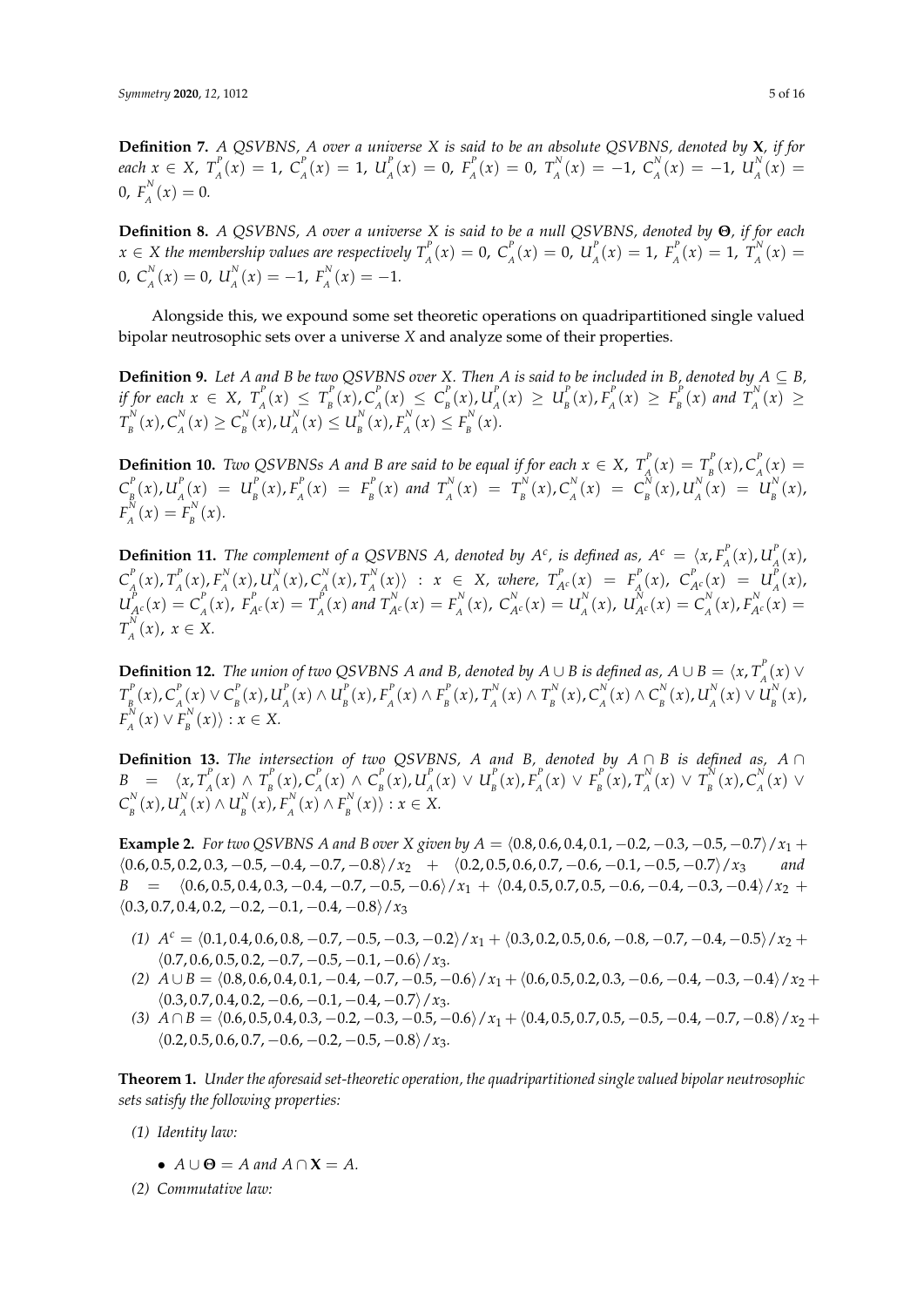- $A \cup B = B \cup A$  and  $A \cap B = B \cap A$ .
- *(3) Associative law:*
	- $(A \cup B) \cup C = A \cup (B \cup C)$  and  $(A \cap B) \cap C = A \cap (B \cap C)$ .
- *(4) Distributive law:*
	- $A \cup (B \cap C) = (A \cup B) \cap (A \cup C)$  and  $A \cap (B \cup C) = (A \cap B) \cup (A \cap C)$ .
- *(5) De-Morgan*, *s law:*
	- $(A \cup B)^c = A^c \cap B^c$  and  $(A \cap B)^c = A^c \cup B^c$ .

**Proof.** Proofs are plain-dealing. □

#### <span id="page-6-0"></span>**4. Similarity Measure of Quadripartitioned Bipolar Neutrosophic Sets**

Here we provide the definition of similarity measure between two QSVBNS *A*, *B* over a universe *X*.

**Definition 14.** Let  $OSVBNS(X)$  indicate the set of all  $OSVBNS$  over the universe *X*. Let  $S : OSVBNS(X) \times$  $QSVBNS(X) \rightarrow [0, 1]$  *be a function satisfying the following properties for all*  $A, B \in QSVBNS(X)$ *:* 

 $(51)$   $0 \le S(A, B) < 1$  *and*  $S(A, B) = 1$  *iff*  $A = B$ ,  $(S2) S(A, B) = S(B, A)$ *(S3) for any A, B, C*  $\in$  *QSVBNS*(*X*) *with A*  $\subseteq$  *B*  $\subseteq$  *C, S*(*A, C*)  $\le$  *S*(*A, B*)  $\land$  *S*(*B, C*)*.* 

*then S is said to be a similarity measure.*

Based on the membership functions of two QSVBNS, we prescribe some functions which measures the differences between the membership values of two QSVBNS. Let  $A, B \in Q$ SVBNS. For each  $x_k \in X$ ,  $k = 1, 2, ..., n$  and for each  $i = 1, 2, 3, 4$  and  $j = 1, 2$  define the functions  $\delta_i^{A,B}$  $\lambda_j^{A,B}$ ,  $\lambda_j^{A,B}$ *j* :  $QSVBNS(X)\times QSVBNS(X) \rightarrow [0, 1]$  respectively,

• 
$$
\delta_1^{A,B}(x_k) = \frac{1}{2}(|T_A^P(x_k) - T_B^P(x_k)| + |T_A^N(x_k) - T_B^N(x_k)|),
$$

• 
$$
\delta_2^{A,B}(x_k) = \frac{1}{2}(|F_A^P(x_k) - F_B^P(x_k)| + |F_A^N(x_k) - F_B^N(x_k)|),
$$

• 
$$
\delta_3^{A,B}(x_k) = \frac{1}{4} (\delta_1^{A,B}(x_k) + \delta_2^{A,B}(x_k) + |C_A^P(x_k) - C_B^P(x_k)| + |C_A^N(x_k) - C_B^N(x_k)|),
$$

• 
$$
\delta_4^{A,B}(x_k) = \frac{1}{2}(|U_A^P(x_k) - U_B^P(x_k)| + |U_A^N(x_k) - U_B^N(x_k)|),
$$

• 
$$
\lambda_1^{A,B}(x_k) = \frac{1}{4}(|T_A^P(x_k)C_A^P(x_k) - T_B^P(x_k)C_B^P(x_k)| + |T_A^N(x_k)C_A^N(x_k) - T_B^N(x_k)C_B^N(x_k)| + |C_A^P(x_k) - C_B^P(x_k)|)
$$
,

• 
$$
\lambda_2^{A,B}(x_k) = \frac{1}{4} (\delta_1^{A,B}(x_k) + \delta_2^{A,B}(x_k) + |U_A^P(x_k) - U_B^P(x_k)| + |U_A^N(x_k) - U_B^N(x_k)|).
$$

**Remark 2.** *The function*  $\mathcal{T}_1(A, B)$  *defined*  $by\mathcal{T}_1(A, B) = 1 - \frac{1}{4n}$ *n* ∑ *k*=1  $\sum_{i=1}^{4}$  $\delta_i^{A,B}$  $\int_{i}^{A,B}(x_k)$ ,  $A, B \in QSVBNS(X)$  *is shown to be a similarity measure in the following theorem.*

<span id="page-6-1"></span>**Theorem 2.**  $\mathcal{T}_1(A, B)$  *is a similarity measure between two quadripartitioned bipolar neutrosophic sets* A *and B over X.*

**Proof.** Since  $T_A^P$  $\int_A^P(x_k)$ ,  $C_A^P$  $\int_A^P(x_k)$ ,  $U_A^P$  $\int_A^P(x_k)$ ,  $F_A^P$  $T_A^P(x_k) \in [0,1]$  and  $T_A^N$  $C_A^N(x_k)$ ,  $C_A^N$  $\frac{N}{A}(x_k)$ ,  $U_A^N$  $_{A}^{N}(x_{k})$ ,  $F_{A}^{N}$  $A^{\prime\prime}$ <sup>*A*</sup> (*x*<sub>*k*</sub>) ∈ [−1, 0] for all  $x_k \in X$  it follows that  $\delta_1^{A,B}$  $\int_1^{A,B}(x_k)$  attains its maximum value 1 whenever one of the positive truth membership values corresponding to *A* and *B* is 1 and the other is 0 and one of the negative truth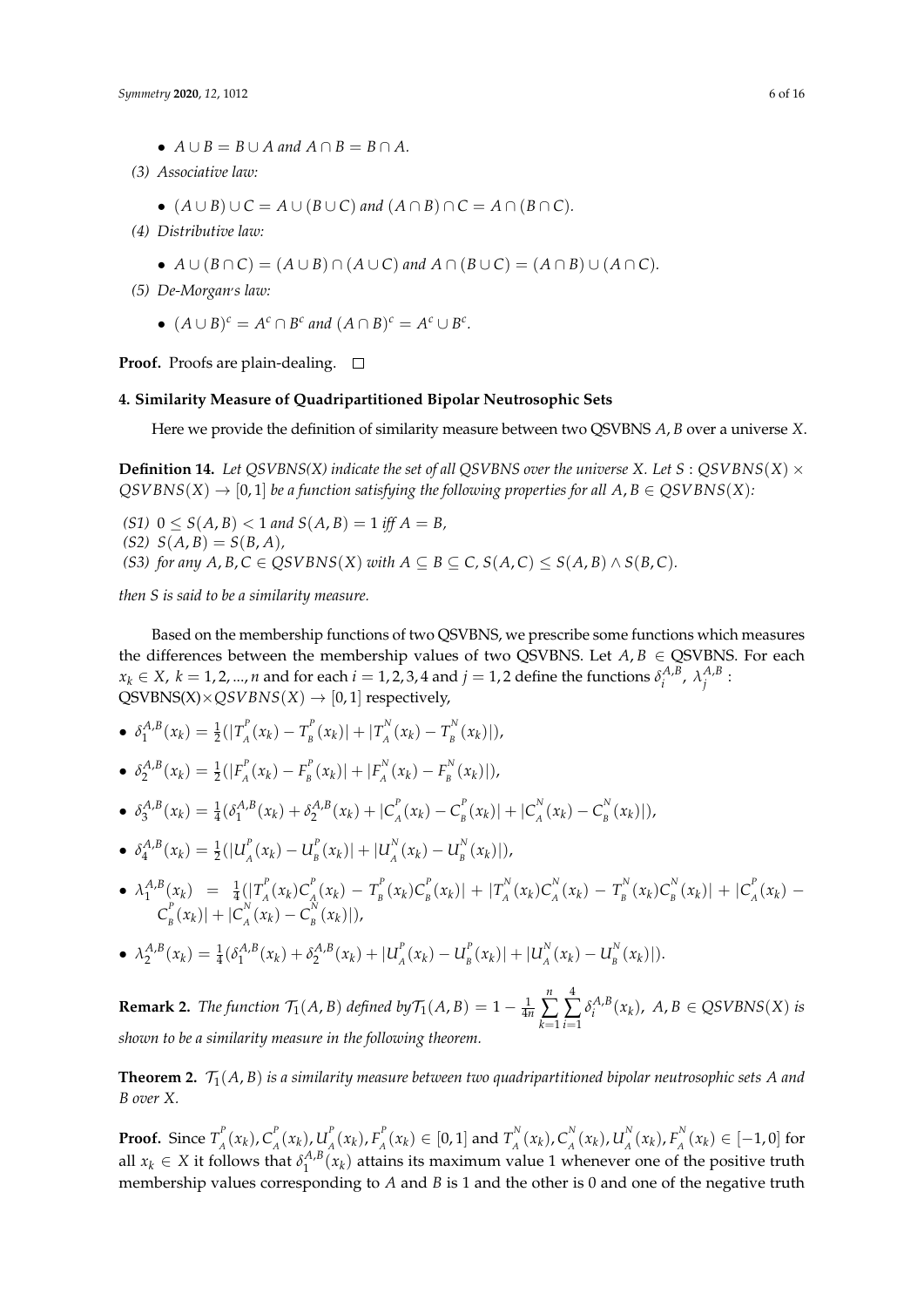membership values corresponding to *A* and *B* is −1 and the other is 0. Similarly for each *x<sup>k</sup>* ∈ *X*, *δ A*,*B*  $\binom{A,B}{1}$  ( $x_k$ ) attains its minimum value 0 whenever  $T_A^P$  $T_{A}^{P}(x_{k}) = T_{B}^{P}$  $\int_B^P(x_k)$  and  $T_A^N$  $T_{A}^{N}(x_{k}) = T_{B}^{N}$  $\int_{B}^{N}(x_k)$ . Thus for all  $x_k \in X$ ,  $0 \leq \delta_1^{A,B}$  $\{A,B}_{1}(x_{k}) \leq 1$ ,  $\forall x_{k} \in X$ . Likewise it can be shown that  $0 \leq \delta_{2}^{A,B}(x_{k})$ ,  $\delta_{3}^{A,B}(x_{k})$ ,  $\delta_{4}^{A,B}(x_{k})$  $\zeta_4^{A,B}(x_k) \leq 1.$ Therefore for all  $x_k \in X$  we have,

$$
0 \leq \delta_1^{A,B}(x_k) + \delta_2^{A,B}(x_k) + \delta_3^{A,B}(x_k) + \delta_4^{A,B}(x_k) \leq 4
$$
  
\n
$$
\implies 0 \leq \frac{1}{4} [\delta_1^{A,B}(x_k) + \delta_2^{A,B}(x_k) + \delta_3^{A,B}(x_k) + \delta_4^{A,B}(x_k)] \leq 1
$$
  
\n
$$
\implies 0 \leq \frac{1}{4n} \sum_{k=1}^n \sum_{i=1}^4 \delta_i^{A,B}(x_k) \leq 1
$$
  
\n
$$
\implies -1 \leq -\frac{1}{4n} \sum_{k=1}^n \sum_{i=1}^4 \delta_i^{A,B}(x_k) \leq 0
$$
  
\n
$$
\implies 0 \leq 1 - \frac{1}{4n} \sum_{k=1}^n \sum_{i=1}^4 \delta_i^{A,B}(x_k) \leq 1
$$
  
\n
$$
\implies 0 \leq \mathcal{T}_1(A,B) \leq 1
$$

Again,  $\mathcal{T}_1(A, B) = 1 \iff$  $\sum_{i=1}^{n} \sum_{j=1}^{4} \delta_i^{A,B}$ *k*=1 *i*=1  $\delta_i^{A,B}(x_k) = 0 \iff \delta_1^{A,B}$  $\delta_1^{A,B}(x_k) = \delta_2^{A,B}(x_k) = \delta_3^{A,B}(x_k) =$  $\delta_4^{A,B}$  $T_A^{A,B}(x_k) = 0 \iff T_A^P$  $T_{A}^{P}(x_{k}) = T_{B}^{P}$  $\int_{B}^{P} (x_k)$ ,  $C_A^{P}$  $\int_{A}^{P}(x_k) = C_{B}^{P}$  $\int_B^P(x_k)$ ,  $U_A^P$  $U_{A}^{P}(x_{k}) = U_{B}^{P}$  $\int_B^P(x_k)$ ,  $F_A^P$  $F_A^P(x_k) = F_B^P$  $E_B^2(x_k)$  and  $T^N_{\scriptscriptstyle A}$  $T_A^N(x_k) = T_B^N$  $E_B^N(x_k)$ ,  $C_A^N$  $\binom{N}{A}(x_k) = C_B^N$  $\int_B^N(x_k)$ ,  $U_A^N$  $U_{A}^{N}(x_{k}) = U_{B}^{N}$  $E_B^N(x_k)$ ,  $F_A^N$  $F_A^N(x_k) = F_B^N$  $B_B^{P^N}(x_k) \iff A = B.$ 

It is easy to prove that  $\mathcal{T}_1(A,B) = \mathcal{T}_1(B,A)$ .

Finally let *A*  $\subset$  *B*  $\subset$  *C*. Then for all  $x_k \in X$ , we have  $T^P_A$  $T_{A}^{P}(x_{k}) \leq T_{B}^{P}$  $T_{B}^{P}(x_{k}) \leq T_{C}^{P}$  $C^P(X_k)$ ,  $T^N_{A_k}$  $T_{A}^{N}(x_{k}) \geq T_{B}^{N}$  $T_{B}^{N}(x_{k}) \geq T_{C}^{N}$  $C_{c}^{N}(x_{k})$ ,  $C_{A}^{P}$  $\int_{A}^{P}(x_k) \leq C_{B}^{P}$  $\int_{B}^{P}(x_k) \leq C_{C}^{P}$  $C_{C}^{P}(x_{k})$ ,  $C_{A}^{N}$  $\frac{X}{A}(x_k) \geq$  $\overline{\mathcal{C}}_{_{\mathcal{B}}}^{^{N}}$  $\frac{N}{B}(x_k) \ge C_c^N$  $\int_{C}^{N}(x_k)$ ,  $U_A^P$  $\bigcup_{A}^{P}(x_{k}) \geq U_{B}^{P}$  $L_{B}^{P}(x_{k}) \geq U_{C}^{P}$  $C^{P}(x_{k})$ ,  $U_{A}^{N}$  $U_{A}^{N}(x_{k}) \leq U_{B}^{N}$  $L_{B}^{N}(x_{k}) \leq U_{C}^{N}$  $C_{C}^{N}(x_{k}), F_{A}^{P}$  $F_A^P(x_k) \geq F_B^P$  $\int_B^P(x_k) \geq$  $F_c^P$  $E_C^P(x_k)$ ,  $F_A^N$  $F_A^N(x_k) \leq F_B^N$  $F_B^N(x_k) \leq F_C^N$  $\int_{C}^{N}(x_k)$ . Then,  $|T_{_A}^p$  $\frac{A}{A}(x_k) - T_B^P$  $|T_{B}^{P}(x_{k})| \leq |T_{A}^{P}|$  $T_A^P(x_k) - T_C^P$  $\int_{\mathcal{C}}^P(x_k)|$  ,  $\left|T_A^N\right|$  $T_A^N(x_k)-T_B^N$  $|T_A^N(x_k)| \leq |T_A^N|$  $T_A^N(x_k) - T_C^N$  $C^{N}(x_k)$ .

Therefore,  $\frac{1}{2}(|T_A^P$  $T_{A}^{P}(x_{k}) - T_{B}^{P}$  $\binom{P}{B}(x_k)$  | +  $\binom{P}{A}$  $T_{A}^{N}(x_{k}) - T_{B}^{N}$  $\frac{1}{B}$ <sup>*N*</sup>(*x<sub>k</sub>*)|)  $\leq \frac{1}{2}$ (|*T*<sub>*A*</sub><sup>*B*</sup>  $T_A^P(x_k) - T_C^P$  $\int_{C}^{P}(x_k)| + |T_A^{N}|$  $\int_A^N (x_k) T_c^N$  $\phi_c^N(x_k)|\rightarrow \delta_1^{A,B}$  $A_1^{A,B}(x_k) \leq \delta_1^{A,C}$ 1 (*x<sup>k</sup>* ), ∀*x<sup>k</sup>* ∈ *X* ...........................(∗)

Considering a similar process, it can be shown that  $\delta_2^{A,B}(x_k) \leq \delta_2^{A,C}(x_k)$ ,  $\delta_3^{A,B}(x_k) \leq \delta_3^{A,C}(x_k)$  and  $\delta_4^{A,B}$  $\delta_4^{A,B}(x_k) \leq \delta_4^{A,C}$  $x_{4}^{A,\mathsf{C}}(x_{k}).$ 

Therefore,

$$
\sum_{i=1}^{4} \delta_i^{A,C}(x_k) \ge \sum_{i=1}^{4} \delta_i^{A,B}(x_k)
$$
  
\n
$$
\Rightarrow \sum_{k=1}^{n} \sum_{i=1}^{4} \delta_i^{A,C}(x_k) \ge \sum_{k=1}^{n} \sum_{i=1}^{4} \delta_i^{A,B}(x_k)
$$
  
\n
$$
\Rightarrow 1 - \frac{1}{4n} \sum_{k=1}^{n} \sum_{i=1}^{4} \delta_i^{A,B}(x_k) \ge 1 - \frac{1}{4n} \sum_{k=1}^{n} \sum_{i=1}^{4} \delta_i^{A,C}(x_k)
$$
  
\n
$$
\Rightarrow \mathcal{T}_1(A,B) \ge \mathcal{T}_1(A,C).
$$

Similarly  $\mathcal{T}_1(B,C) \geq \mathcal{T}_1(A,C)$ . Therefore,  $\mathcal{T}_1(A,C) \leq \mathcal{T}_1(A,B) \wedge \mathcal{T}_1(B,C)$ . Hence the proof.  $\Box$ 

**Remark 3.** *Define*  $\mathcal{T}_2(A, B) = 1 - \left[\frac{1}{n}\right]$ *n* ∑ *k*=1  $\left(\frac{1}{4}\right)$ 4  $\delta_1^{A,B}$  $\delta_1^{A,B}(x_k) + \delta_2^{A,B}(x_k) + \lambda_1^{A,B}$  $\left[ \frac{A}{1}^{A,B}(x_k) + \lambda_2^{A,B}(x_k) \right] \right]^{p}$ , where p, *a positive integer, is defined to be the order of the similarity.*

**Theorem 3.**  $\mathcal{T}_2(A, B)$  *is a similarity measure between two quadripartitioned bipolar neutrosophic sets A and B over X.*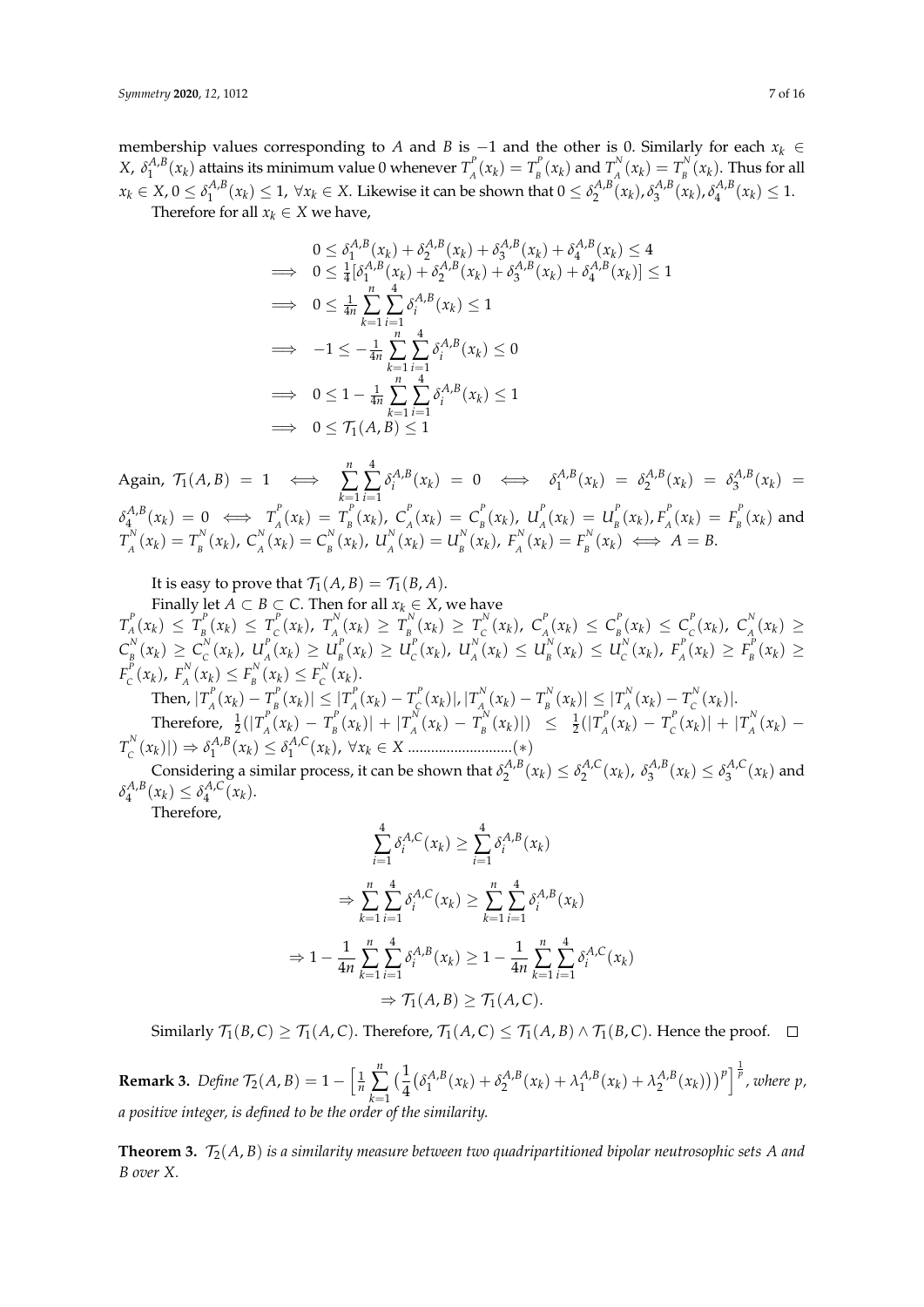**Proof.**  $\mathcal{T}_2(A, B) = \mathcal{T}_2(B, A)$  is quite obvious.

Under any of the the following condition  $\lambda_1^{A,B}$  $\int_1^{A,B}(x_k)$  attains its maximum value 1,

- (1)  $T_A^P(x_k) = C_A^P(x_k) = 1$  and at least one of  $T_B^P(x_k)$  or  $C_B^P(x_k)$  is 0 or  $T_B^P(x_k) = C_B^P(x_k) = 1$  and at  $A^{(1)}(R)$  =  $A^{(1)}(R)$  =  $B^{(2)}(R)$  =  $B^{(3)}(R)$  =  $B^{(4)}(R)$  =  $B^{(4)}(R)$  =  $B^{(4)}(R)$  =  $B^{(4)}(R)$  =  $B^{(4)}(R)$ least one of  $T^P_{\scriptscriptstyle{A}}$  $\int_A^P(x_k)$  or  $C_A^P$  $\int_A^r (x_k)$  is 0,
- (2)  $T_{4}^{N}$  $C_A^N(x_k) = C_A^N$  $\binom{N}{A}(x_k) = -1$  and at least one of  $T_B^N$  $\int_B^N (x_k)$  or  $C_B^N$  $\frac{N}{B}(x_k)$  is 0 or  $T_B^N$  $C_{B}^{N}(x_{k}) = C_{B}^{N}$  $\int_{B}^{N}(x_k) = -1$  and at least one of  $T^N_A$  $\int_A^N (x_k)$  or  $C_A^N$  $\int_{A}^{R} (x_k)$  is 0,
- (3)  $C_{_A}^P$  $\frac{P}{A}$ ( $x_k$ ) = 1 and  $C_p^P$  $E_{B}^{P}(\chi_{k}) = 0$  or  $C_{A}^{P}$  $\int_A^P(x_k) = 0$  and  $C_B^P$  $\binom{p}{B}(x_k) = 1$ ,
- (4)  $C_{\tiny A}^{\tiny N}$  $\int_A^N (x_k) = -1$  and  $C_B^N$  $\sum_{B}^{N}(x_{k})=0$  or  $C_{A}^{N}$  $\int_A^N (x_k) = 0$  and  $C_B^N$  $\binom{B}{B}(x_k) = -1.$

Also the minimum value of  $\lambda_1^{A,B}$  $\lambda_1^{A,B}(x_k)$  is 0. Thus  $0 \leq \lambda_1^{A,B}$  $\binom{A,B}{1}(x_k) \leq 1$  for all  $x_k \in X$ . Also  $0 \leq \lambda_2^{A,B}(x_k) \leq 1$  follows from similar arguments. Therefore,

$$
0 \leq \delta_{1}^{A,B}(x_{k}) + \delta_{2}^{A,B}(x_{k}) + \lambda_{1}^{A,B}(x_{k}) + \lambda_{2}^{A,B}(x_{k}) \leq 4
$$
  
\n
$$
\implies 0 \leq (\frac{1}{4}(\delta_{1}^{A,B}(x_{k}) + \delta_{2}^{A,B}(x_{k}) + \lambda_{1}^{A,B}(x_{k}) + \lambda_{2}^{A,B}(x_{k})))^{p} \leq 1, \forall p \geq 1
$$
  
\n
$$
\implies 0 \leq \sum_{k=1}^{n} (\frac{1}{4}(\delta_{1}^{A,B}(x_{k}) + \delta_{2}^{A,B}(x_{k}) + \lambda_{1}^{A,B}(x_{k}) + \lambda_{2}^{A,B}(x_{k})))^{p} \leq n
$$
  
\n
$$
\implies 0 \leq \frac{1}{n} \sum_{k=1}^{n} (\frac{1}{4}(\delta_{1}^{A,B}(x_{k}) + \delta_{2}^{A,B}(x_{k}) + \lambda_{1}^{A,B}(x_{k}) + \lambda_{2}^{A,B}(x_{k})))^{p} \leq 1
$$
  
\n
$$
\implies 0 \leq [\frac{1}{n} \sum_{k=1}^{n} (\frac{1}{4}(\delta_{1}^{A,B}(x_{k}) + \delta_{2}^{A,B}(x_{k}) + \lambda_{1}^{A,B}(x_{k}) + \lambda_{2}^{A,B}(x_{k})))^{p}]^{\frac{1}{p}} \leq 1
$$
  
\n
$$
\implies 0 \leq 1 - [\frac{1}{n} \sum_{k=1}^{n} (\frac{1}{4}(\delta_{1}^{A,B}(x_{k}) + \delta_{2}^{A,B}(x_{k}) + \lambda_{1}^{A,B}(x_{k}) + \lambda_{2}^{A,B}(x_{k})))^{p}]^{\frac{1}{p}} \leq 1
$$
  
\n
$$
\implies 0 \leq \mathcal{T}_{2}(A,B) \leq 1
$$

To show the triangular inequality suppose  $P \subset Q \subset R$ . Then for all  $x_k \in X$ , we have,  $T_{_p}^P$  $T_{p}^{P}(x_{k}) \leq T_{Q}^{P}$  $T_R^P(x_k) \leq T_R^P(x_k)$  $T_R^P(x_k)$ ,  $T_P^N$  $T_p^N(x_k) \ge T_Q^N$  $T_{Q}^{N}(x_{k}) \geq T_{R}^{N}$  $C_p^N(x_k)$ ,  $C_p^P$  $P_{P}^{P}(x_k) \leq C_{Q}^{P}$  $C_{Q}^{P}(x_{k}) \leq C_{R}^{P}$  $_{R}^{P}(x_{k})$ ,  $C_{P}^{N}$  $P_{P}^{N}(x_k)$  ≥  $C^N_{\alpha}$  $C_{Q}^{N}(x_{k}) \geq C_{R}^{N}$  $_{R}^{N}(x_{k})$ ,  $U_{p}^{P}$  $_{P}^{P}(x_{k}) \geq U_{Q}^{P}$  $\frac{d^{p}}{d}(x_{k}) \geq U_{R}^{P}$  $L_{R}^{P}(x_{k})$ ,  $U_{P}^{N}$  $_{P}^{N}(x_{k}) \leq U_{Q}^{N}$  $Q_{Q}^{N}(x_{k}) \leq U_{R}^{N}$  $_{R}^{N}(x_{k})$ ,  $F_{p}^{P}$  $F_P^P(x_k) \geq F_Q^P$  $P_Q^F(x_k)$  ≥  $F_{_R}^P$  $F_R^P(x_k)$ ,  $F_P^N$  $P_P^N(x_k) \leq F_Q^N$  $F_Q^N(x_k) \leq F_R^N$  $\int_R^{N}(x_k)$ .

Then  $\delta_1^{P,R}$  $\delta_1^{P,R}(x_k) \geq \delta_1^{P,Q}$  $\int_{1}^{P,Q}(x_k)$  and  $\delta_2^{P,R}(x_k) \geq \delta_2^{P,Q}$  $\int_{2}^{P,Q}(x_k)$  follows from  $(*)$  of Theorem [2.](#page-6-1) Next consider  $\lambda_1^{P,Q}(x_k)$  and  $\lambda_1^{P,R}(x_k)$ . From above inequalities we have,  $T_p^P(x_k)C_p^P(x_k) \leq T_o^P(x_k)C_o^P(x_k) \leq$  $\int_1^a (x_k) \, dx$  and  $\int_1^a (x_k)$ . Then above inequantles we have,  $I_p(x_k) e_p(x_k) \ge I_Q(x_k) e_q(x_k)$  $T_{_R}^P$  $\int_R^P (x_k) C_R^P$  $_{R}^{P}(x_{k}) \Rightarrow |T_{P}^{P}$  $\int_{P}^{P} (x_k) C_p^P$  $\frac{P}{P}(x_k) - T_{Q}^P$  $\int_{Q}^{P}(x_k)C_{Q}^{P}$  $|T_{Q}^{P}(x_{k})| \leq |T_{P}^{P}|$  $\int_{P}^{P}(x_k)C_p^P$  $T_{P}^{P}(x_{k}) - T_{R}^{P}$  $\int_R^P (x_k) C_R^P$  $\binom{F}{R}(x_k)$ . Similarly,  $|T_{p}^{N}|$  $P_P^N(x_k)C_P^N$  $\frac{N}{P}(x_k) - T_Q^N$  $\int_{Q}^{N}(x_k)C_{Q}^{N}$  $|T_p^N(x_k)| \leq |T_p^N|$  $P_P^N(x_k)C_P^N$  $_{P}^{N}(x_{k})-T_{R}^{N}$  $C_R^N(x_k)C_R^N$  $\binom{N}{R}(x_k)$  and  $|C_p^F$  $P_P^{\text{P}}(x_k) C_c^P$  $|C_{Q}^{P}(x_{k})| \leq |C_{P}^{P}(x_{k})|$  $P_{P}^{P}(x_{k}) - C_{Q}^{P}$  $\int_{Q}^{P}(x_k) |$ ,  $|C_p^P$  $P_{P}^{P}(x_{k}) - C_{Q}^{P}$  $|C_{Q}^{P}(x_{k})| \leq |C_{P}^{P}(x_{k})|$  $\int_{P}^{P}(x_k) - C_{\zeta}^{P}$  $\int_{Q}^{P}(x_k)$ .

Then,  $\frac{1}{4}(|T_p^p)$  $\int_{P}^{P}(x_k)C_{P}^{P}$  $T_{P}^{P}(x_k) - T_{R}^{P}$  $\int_R^P (x_k) C_R^P$  $\binom{P}{R}(x_k)$  +  $\binom{P}{P}$  $P_P^N(x_k)C_P^N$  $T_{p}^{N}(x_{k}) - T_{R}^{N}$  $\frac{R}{R}(x_k)C_R^N$  $\frac{N}{R}(x_k)$  +  $|C_p^P$  $P_P^{\,P}(x_k) \overline{C}^P_{_R}$  $\int_{R}^{P} (x_k) | + |C_p^N|$  $P_P^N(x_k) - C_R^N$  $\frac{1}{4}(|T_p^P|)$   $\geq$   $\frac{1}{4}(|T_p^P|)$  $\int_{P}^{P}(x_k)C_p^P$  $T_{p}^{P}(x_{k}) - T_{Q}^{P}$  $\int_{Q}^{P}(x_k)C_{Q}^{P}$  $\left| \frac{P}{Q}(x_k) \right| + \left| T_p^N \right|$  $\int_{P}^{N}(x_k)C_p^N$  $P_P^{(N)}(x_k) T^N_{\Omega}$  $\int_{Q}^{N}(x_k)C_{Q}^{N}$  $\int_{Q}^{N}(x_{k})| + |C_{p}^{P}|$  $\frac{P}{P}(x_k) - C$ <sup>p</sup>  $\int_{Q}^{P} (x_k) | + |C_p^{N}|$  $P_P^N(x_k) - C_Q^N$  $\binom{N}{Q}(x_k)$  $\Rightarrow \lambda_1^{P,R}$  $\lambda_1^{P,R}(x_k) \geq \lambda_1^{P,Q}$  $\int_1^{P,Q}(x_k)$ 

Similarly it can shown that  $\lambda_2^{P,R}(x_k) \geq \lambda_2^{P,Q}$  $2^{P,Q}(x_k)$ .

$$
\frac{1}{4}(\delta_{1}^{P,R}(x_{k}) + \delta_{2}^{P,R}(x_{k}) + \lambda_{1}^{P,R}(x_{k}) + \lambda_{2}^{P,R}(x_{k})) \geq \frac{1}{4}(\delta_{1}^{P,Q}(x_{k}) + \delta_{2}^{P,Q}(x_{k}) + \lambda_{1}^{P,Q}(x_{k}) + \lambda_{2}^{P,Q}(x_{k}))
$$
\n
$$
\Rightarrow \sum_{k=1}^{n} \left(\frac{1}{4}(\delta_{1}^{P,R}(x_{k}) + \delta_{2}^{P,R}(x_{k}) + \lambda_{1}^{P,R}(x_{k}) + \lambda_{2}^{P,R}(x_{k})))\right)^{p} \geq \sum_{k=1}^{n} \left(\frac{1}{4}(\delta_{1}^{P,Q}(x_{k}) + \delta_{2}^{P,Q}(x_{k}) + \lambda_{1}^{P,Q}(x_{k}))\right)^{p}
$$
\n
$$
\Rightarrow \lambda_{1}^{P,Q}(x_{k}) + \lambda_{2}^{P,Q}(x_{k})))^{p} \Rightarrow 1 - \left[\frac{1}{n}\sum_{k=1}^{n} \left(\frac{1}{4}(\delta_{1}^{P,R}(x_{k}) + \delta_{2}^{P,R}(x_{k}) + \lambda_{1}^{P,R}(x_{k}) + \lambda_{2}^{P,R}(x_{k})))\right)^{p}\right]^{\frac{1}{p}} \leq
$$
\n
$$
1 - \left[\frac{1}{n}\sum_{k=1}^{n} \left(\frac{1}{4}(\delta_{1}^{P,Q}(x_{k}) + \delta_{2}^{P,Q}(x_{k}) + \lambda_{1}^{P,Q}(x_{k}) + \lambda_{2}^{P,Q}(x_{k})))\right]^{\frac{1}{p}}
$$
\n
$$
\Rightarrow \mathcal{T}_{2}(P,R) \leq \mathcal{T}_{2}(P,Q)
$$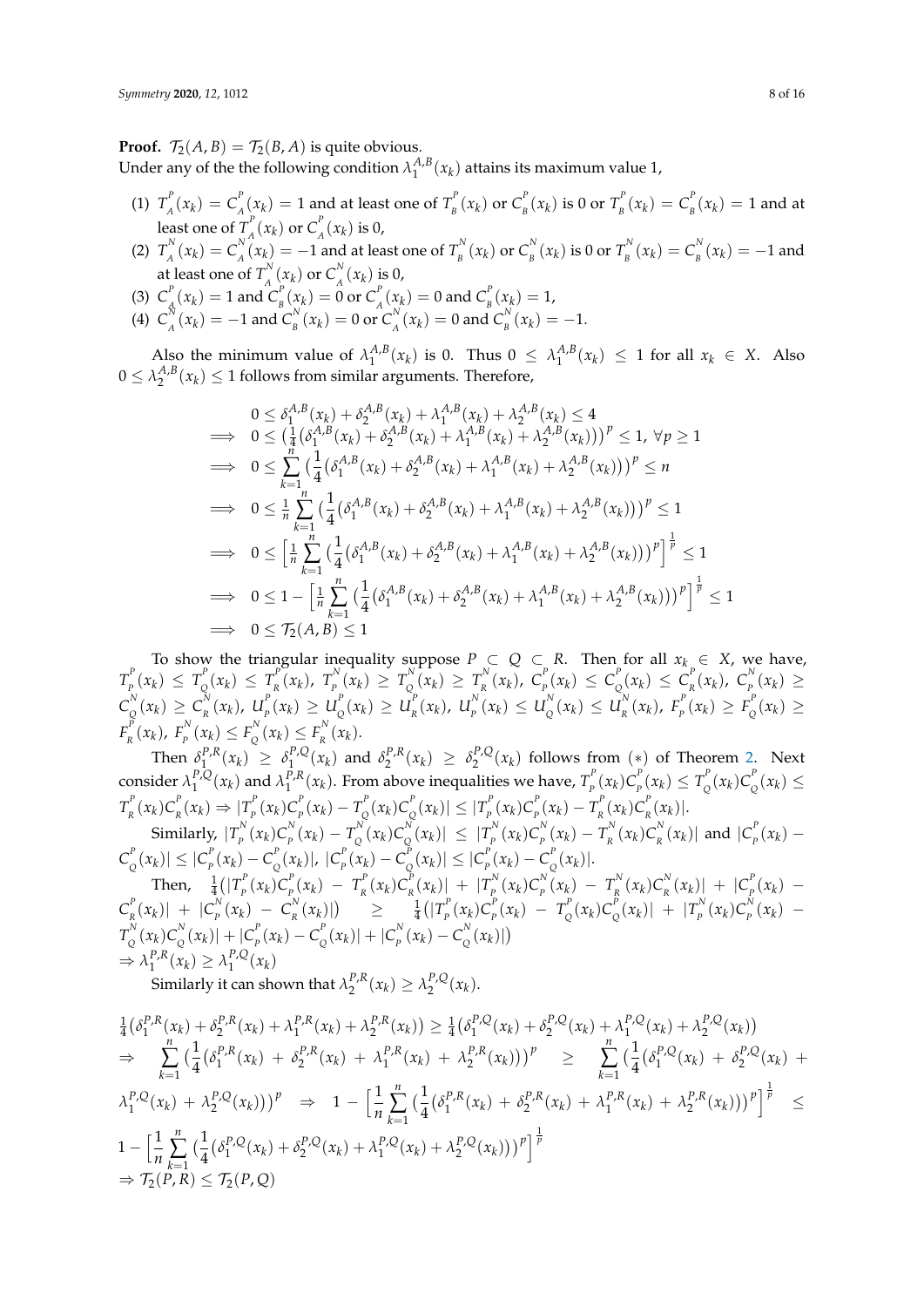It is identical to show  $\mathcal{T}_2(P, R) \leq \mathcal{T}_2(Q, R)$ . Therefore,  $\mathcal{T}_2(P, R) \leq \mathcal{T}_2(P, Q) \wedge \mathcal{T}_2(Q, R)$ . This completes the proof.  $\square$ 

We define below the weighted similarity measure between two QSVBNS *A*, *B* over a universe *X*.

**Definition 15.** *The weighted similarity measure of two QSVBNS A, B is defined as,*  $\mathcal{T}_2^w(A, B) = 1 \frac{1}{n}$ *n* ∑ *k*=1  $w_k(\frac{1}{4})$ 4  $\delta_1^{A,B}$  $\lambda_1^{A,B}(x_k) + \delta_2^{A,B}(x_k) + \lambda_1^{A,B}$  $\int_{1}^{A,B}(x_k)+\lambda_2^{A,B}(x_k))\big)^p\Big]^{\frac{1}{p}}$ , where,  $(w_1,w_2,....w_n)^T$  is the weight vector *assigned to the element*  $x_1, x_2, ..... x_n$  *of the universe X, such that*  $0 \leq w_k \leq 1$ *,*  $k=1,2,...,n$  *and n* ∑ *k*=1  $w_k = 1$ .

It is effortless to find out that  $\mathcal{T}^w_2(A,B)$  satisfies the conditions of similarity measure.

**Remark 4.** *We define the following functions based on one particular membership function for two QSVBNSs A and B over the universe of discourse X, provided the denominators never vanish*

$$
\mathcal{T}_{r}^{P}(A,B) = \frac{\sum_{k=1}^{n} min\left(T_{A}^{P}(x_{k}), T_{B}^{P}(x_{k})\right)}{\sum_{k=1}^{n} max\left(T_{A}^{P}(x_{k}), T_{B}^{P}(x_{k})\right)}, \quad \mathcal{T}_{C}^{P}(A,B) = \frac{\sum_{k=1}^{n} min\left(C_{A}^{P}(x_{k}), C_{B}^{P}(x_{k})\right)}{\sum_{k=1}^{n} max\left(C_{A}^{P}(x_{k}), C_{B}^{P}(x_{k})\right)},
$$
\n
$$
\mathcal{T}_{U}^{P}(A,B) = \frac{\sum_{k=1}^{n} min\left(U_{A}^{P}(x_{k}), U_{B}^{P}(x_{k})\right)}{\sum_{k=1}^{n} max\left(U_{A}^{P}(x_{k}), U_{B}^{P}(x_{k})\right)}, \quad \mathcal{T}_{F}^{P}(A,B) = \frac{\sum_{k=1}^{n} min\left(F_{A}^{P}(x_{k}), F_{B}^{P}(x_{k})\right)}{\sum_{k=1}^{n} max\left(F_{A}^{P}(x_{k}), F_{B}^{P}(x_{k})\right)},
$$
\n
$$
\mathcal{T}_{T}^{N}(A,B) = \frac{\sum_{k=1}^{n} max\left(T_{A}^{N}(x_{k}), T_{B}^{N}(x_{k})\right)}{\sum_{k=1}^{n} min\left(T_{A}^{N}(x_{k}), T_{B}^{N}(x_{k})\right)}, \quad \mathcal{T}_{C}^{N}(A,B) = \frac{\sum_{k=1}^{n} max\left(C_{A}^{N}(x_{k}), C_{B}^{N}(x_{k})\right)}{\sum_{k=1}^{n} min\left(C_{A}^{N}(x_{k}), C_{B}^{N}(x_{k})\right)},
$$
\n
$$
\mathcal{T}_{U}^{N}(A,B) = \frac{\sum_{k=1}^{n} max\left(U_{A}^{N}(x_{k}), U_{B}^{N}(x_{k})\right)}{\sum_{k=1}^{n} min\left(U_{A}^{N}(x_{k}), U_{B}^{N}(x_{k})\right)}, \quad \mathcal{T}_{F}^{N}(A,B) = \frac{\sum_{k=1}^{n} max\left(F_{A}^{N}(x_{k}), F_{B}^{N}(x_{k})\right)}{\sum_{k=1}^{n} min\left(F_{A}^{N}(x_{k}), F_{B
$$

*The following is a definition of generalized similarity measure between two QSVBNS A*, *B whose value set is the set of all*  $2 \times 4$  *matrices over*  $\mathbb{R}$ *.* 

**Definition 16.** Let  $X = \{x_1, x_2, \dots, x_n\}$  be a finite universe of discourse. For two QSVBNSs A, B define a *mapping*  $\mathcal{L}:QSVBNS(X) \times QSVBNS(X) \rightarrow M_{2\times 4}(\mathbb{R})$  by

$$
\mathcal{L}(A,B) = \begin{pmatrix} \mathcal{T}_{\tau}^{P}(A,B) & \mathcal{T}_{C}^{P}(A,B) & \mathcal{T}_{U}^{P}(A,B) & \mathcal{T}_{F}^{P}(A,B) \\ \mathcal{T}_{\tau}^{N}(A,B) & \mathcal{T}_{C}^{N}(A,B) & \mathcal{T}_{U}^{N}(A,B) & \mathcal{T}_{F}^{N}(A,B) \end{pmatrix},
$$

*and a partial order relation* " $\preceq$ " *on*  $\mathbb{M}_{2\times 4}(\mathbb{R})$  *as:* 

$$
\begin{pmatrix} a_1 & a_2 & a_3 & a_4 \ a_5 & a_6 & a_7 & a_8 \end{pmatrix} \preceq \begin{pmatrix} b_1 & b_2 & b_3 & b_4 \ b_5 & b_6 & b_7 & b_8 \end{pmatrix}, \text{ if } a_i \leq b_i \ \forall i.
$$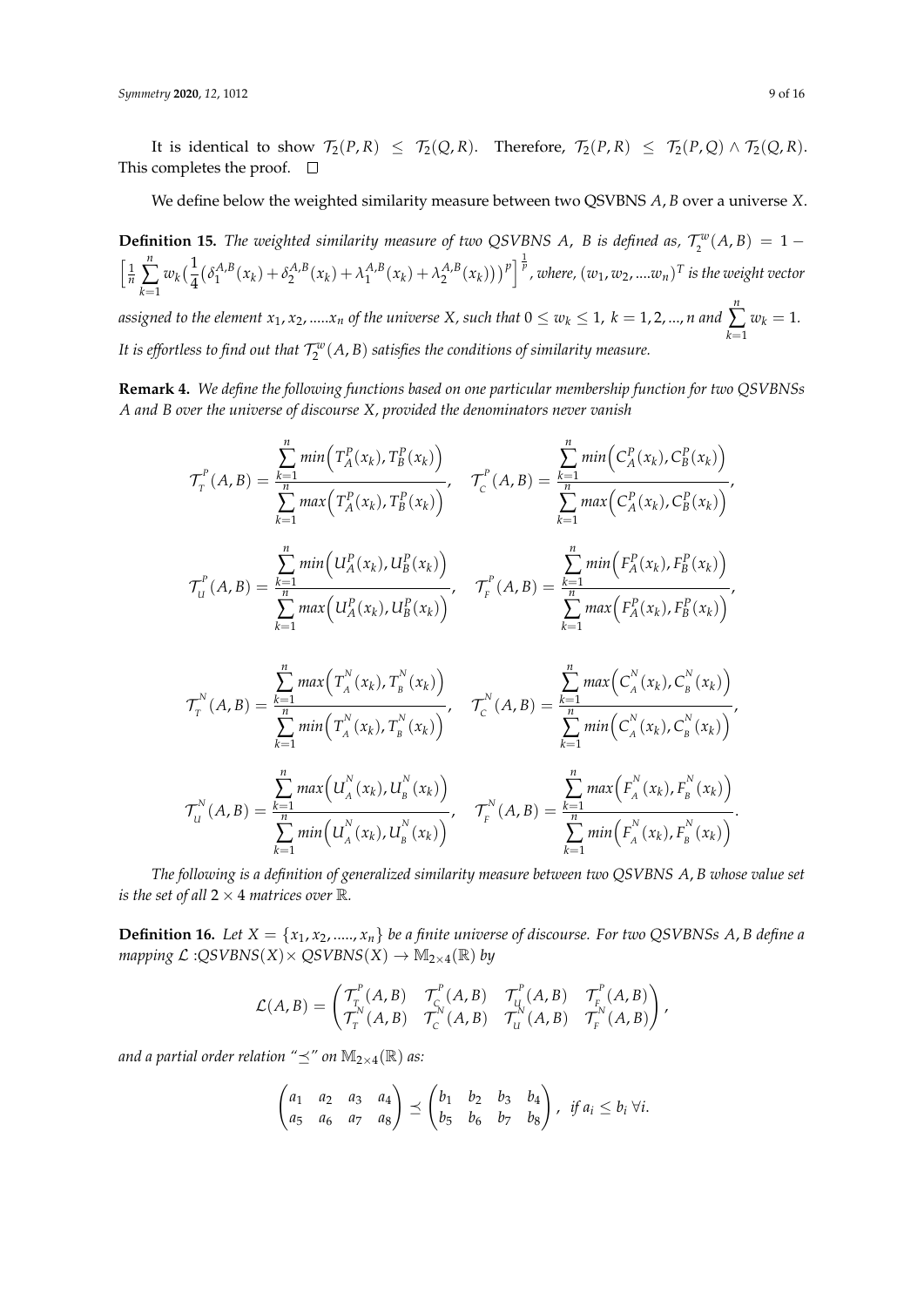*Also define*

$$
\tilde{0} = \begin{pmatrix} 0 & 0 & 0 & 0 \\ 0 & 0 & 0 & 0 \end{pmatrix} \text{ and } \tilde{1} = \begin{pmatrix} 1 & 1 & 1 & 1 \\ 1 & 1 & 1 & 1 \end{pmatrix}.
$$

**Remark 5.** *Then for A, B*  $\in$  *QSVBNS*(*X*)

 $(1)$   $\tilde{0} \prec \mathcal{L}(A, B) \prec \tilde{1}$ ,  $\mathcal{L}(A, B) = \mathcal{L}(B, A)$ (3) for  $A \subset B \subset C$ ,  $\mathcal{L}(A, C) \preceq \mathcal{L}(A, B) \wedge \mathcal{L}(B, C)$ .

*We give an outline of the proof as:*

 $Let\ A\subset B\subset C.$  Then for all  $x_k\in X$ ,  $T^{\mathbb{N}}_A$  $T_A^N(x_k) \ge T_B^N$  $T_B^N(x_k) \ge T_C^N$  $C_{C}^{N}(x_{k})$ . Consequently, min $\left(T_{A}^{N}\right)$  $\int_{A}^{N}(x_{k})$  $T_{_R}^N$  $\left(\frac{N}{B}(x_k)\right) = T_B^N$  $\int_B^N(x_k)$ , max $\left(T_A^N\right)$  $T_A^N(x_k)$ ,  $T_B^N$  $T_A^N(x_k)$  =  $T_A^N$  $\int_A^N(x_k)$ ,  $min\left(T_A^N\right)$  $T_A^N(x_k)$ ,  $T_C^N$  $T_c^N(x_k)$  =  $T_c^N$  $\int_{C}^{N}(x_k)$ , max  $(T^N_{\scriptscriptstyle A}$  $T_A^N(x_k)$ ,  $T_C^N$  $\binom{N}{C}(x_k) = T_A^N$  $\int_{A}^{N}(x_{k}).$ *n*

$$
\begin{aligned}\n\text{Then we have, } \sum_{k=1}^{n} T_{B}^{N}(x_{k}) &\geq \sum_{k=1}^{n} T_{C}^{N}(x_{k}) \Rightarrow \frac{1}{\sum_{k=1}^{n} T_{B}^{N}(x_{k})} \leq \frac{1}{\sum_{k=1}^{n} T_{C}^{N}(x_{k})} \Rightarrow \frac{\sum_{k=1}^{n} T_{A}^{N}(x_{k})}{\sum_{k=1}^{n} T_{C}^{N}(x_{k})} &\geq \frac{\sum_{k=1}^{n} T_{A}^{N}(x_{k})}{\sum_{k=1}^{n} T_{C}^{N}(x_{k})} \\
&\Rightarrow \mathcal{T}_{T}^{N}(A, B) \geq \mathcal{T}_{T}^{N}(A, C).\n\end{aligned}
$$

*A* similar process follows for  $\tau_{\tau}^{N}$  $T^{N}_{T}(B, C) \geq \mathcal{T}^{N}_{T}(A, C)$ . Hence  $\mathcal{T}^{N}_{T}$  $\mathcal{T}_T^N(A, C) \leq \mathcal{T}_T^N(A, B) \wedge \mathcal{T}_T^N(B, C).$ *Hence* L *is a generalized similarity measure.*

**Definition 17.** Let *d* : $QSVBNS(X) \times QSVBNS(X) \rightarrow \mathbb{R}^+ \cup \{0\}$  be a mapping satisfying the *following conditions:*

*(d1)*  $d(A, B) \ge 0$  *and*  $d(A, B) = 0$  *iff*  $A = B$ ,  $(d2)$   $d(A, B) = d(B, A)$ , *(d3)*  $d(A, C) \leq d(A, B) + d(B, C)$ .

*Then d is said to be a distance based measure between two QSVBNS A and B.*

We now define the Hamming distance, normalized Hamming distance, Euclidean distance, and normalized Euclidean distance between two QSVBNSs  $A, B \in \text{QSVBNS}(X)$ ,

(1) The Hamming distance:

• 
$$
d_H(A, B) = \sum_{k=1}^{n} (|T_A^P(x_k) - T_B^P(x_k)| + |C_A^P(x_k) - C_B^P(x_k)| + |U_A^P(x_k) - U_B^P(x_k)| + |F_A^P(x_k) - F_B^P(x_k)| + |T_A^N(x_k) - T_B^N(x_k)| + |C_A^N(x_k) - C_B^N(x_k)| + |U_A^N(x_k) - U_B^N(x_k)| + |F_A^N(x_k) - F_B^N(x_k)|),
$$

- (2) Normalized Hamming distance:
- $d_{NH}(A, B) = \frac{1}{8n} d_H(A, B)$ ,
- (3) The Euclidean distance:

• 
$$
d_E(A, B) = \left(\sum_{k=1}^n (|T_A^p(x_k) - T_B^p(x_k)|^2 + |C_A^p(x_k) - C_B^p(x_k)|^2 + |U_A^p(x_k) - U_B^p(x_k)|^2 + |F_A^p(x_k) - F_B^p(x_k)|^2 + |T_A^N(x_k) - T_B^N(x_k)|^2 + |C_A^N(x_k) - C_B^N(x_k)|^2 + |U_A^N(x_k) - U_B^N(x_k)|^2 + |F_A^N(x_k) - F_B^N(x_k)|^2\right)
$$
  
\n
$$
F_B^N(x_k)|^2\right)^{\frac{1}{2}},
$$

- (4) Normalized Euclidean distance:
- $d_{NE}(A, B) = \frac{d_E(A, B)}{2n\sqrt{2}}.$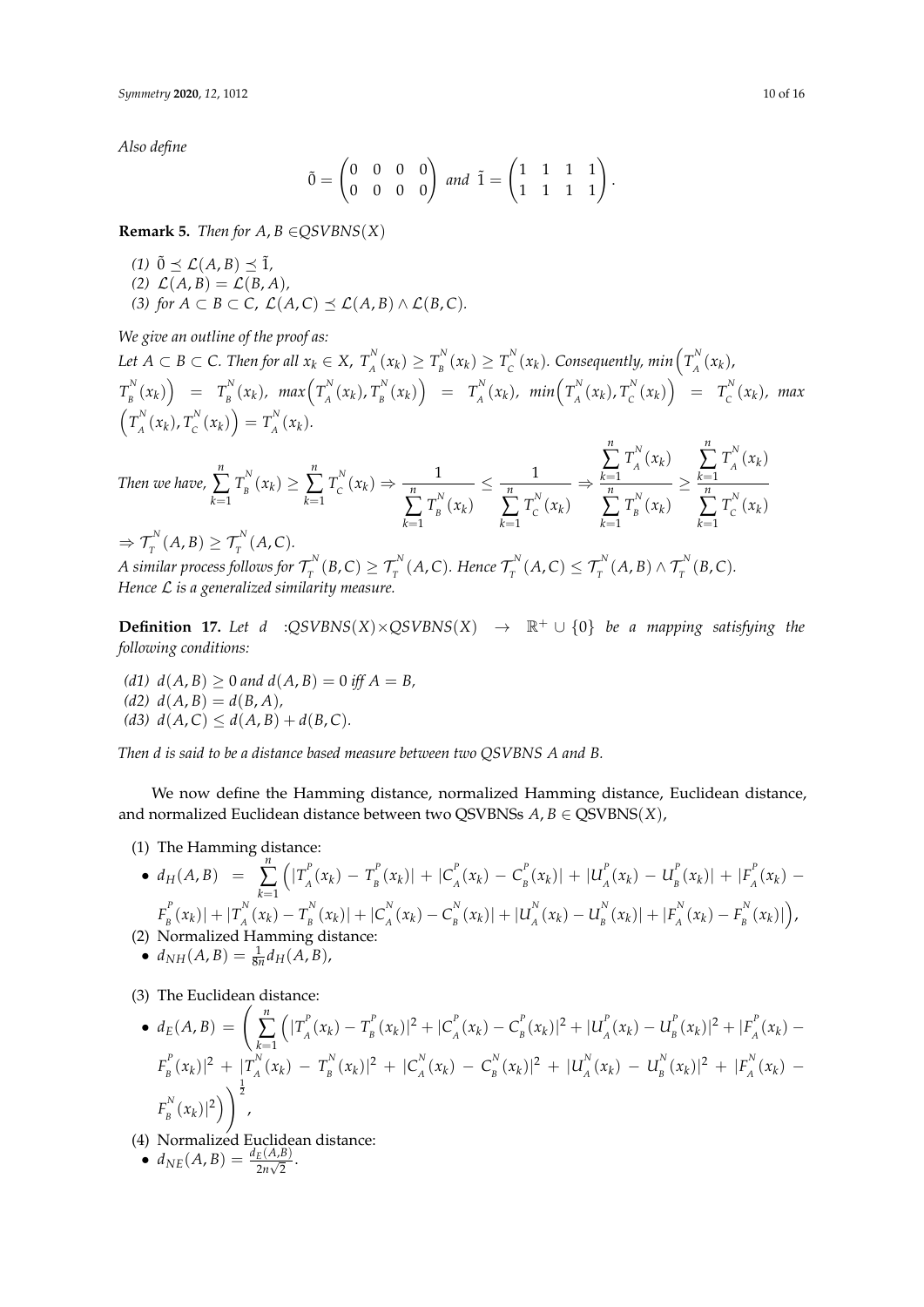#### <span id="page-11-0"></span>**5. QBN-Multi-Criteria Decision Making Method**

**Definition 18.** Let  $U = (u_1, u_2, ..., u_m)$  be a set of alternatives,  $A = (a_1, a_2, ..., a_n)$  be the set of attributes,  $w = (w_1, w_2, ..., w_n)^T$  be the weight vector assigned to  $a_j$   $(j = 1, 2, ...n)$  such that  $w_k \geq 0$  and *n* ∑ *k*=1  $w_k = 1$ . Let  $[b_{ij}]_{m\times n} = \langle T^P_{ij},C^P_{ij},U^P_{ij},F^P_{ij},T^N_{ij},C^N_{ij},U^N_{ij},F^N_{ij}\rangle$  represents the rating values of the alternatives in term *of QSVBNS.*  $\begin{pmatrix} a_1 & a_2 & \cdots & a_n \end{pmatrix}$  $\setminus$ 

*Then,*  $\overline{\phantom{a}}$  $u_1$   $b_{1,1}$   $b_{1,2}$   $\cdots$   $b_{1,n}$ *u*<sup>2</sup> *b*2,1 *b*2,2 · · · *b*2,*<sup>n</sup> . . . . . . . . . . . . . . .*  $u_m$   $b_{m,1}$   $b_{m,2}$   $\cdots$   $b_{m,n}$  $\begin{array}{c} \hline \end{array}$ *is called the QBN-multi-attribute decision making matrix.*

The positive ideal QBN solution of the decision matrix  $[b_{ij}]_{m \times n}$  is defined as:  $\bar{b}^*_{j}$  =  $\langle \max_i \{T_{ij}^p\}, \max_i \{C_{ij}^p\}, \min_i \{U_{ij}^p\}, \min_i \{F_{ij}^p\}, \min_i \{T_{ij}^N\}, \min_i \{C_{ij}^N\}, \max_i \{U_{ij}^N\}, \max_i \{F_{ij}^N\}, \rangle$ . The negative ideal QBN solution of the decision matrix  $[b_{ij}]_{m \times n}$  is defined as:

$$
\underline{b}_{j}^{*} = \langle \min_{i} \{T_{ij}^{P}\}, \min_{i} \{C_{ij}^{P}\}, \max_{i} \{U_{ij}^{P}\}, \max_{i} \{F_{ij}^{P}\}, \max_{i} \{T_{ij}^{N}\}, \max_{i} \{C_{ij}^{N}\}, \min_{i} \{U_{ij}^{N}\}, \min_{i} \{F_{ij}^{N}\}, \rangle.
$$

We now propose an algorithm based on the quadripartitioned weighted similarity measure to select the best alternative for multi-attribute decision making problem in quadripartitioned bipolar neutrosophic enviornment which is given in Algorithm 1 :

#### **Algorithm 1: Algorithm based on The quadripartitioned weighted similarty measure**

Step 1. Give the QBN-multi-attribute decision making matrix  $[b_{ij}]_{m \times n}$  to the decision maker.

Step 2. Compute the positive ideal QBN solution  $\bar{b}^*_j$  and negative ideal QBN solution  $\underline{b}^*_j$  for the decision matrix  $[b_{ij}]_{m \times n}$ .

Step 3. Determine  $\mathcal{T}^w_2(\bar{b}^*_j, b_i)$  for  $j = 1, 2, ..., m$ , the weighted quadripartitioned similarity measure between positive ideal solution  $\bar{b}_j^*$  and  $b_i=[b_{ij}]_{1\times n}$  for  $i=1,2,...,m$  and  $j=1,2,...,n$  and  $\mathcal{T}_2^w(\underline{b}_j^*,b_i)$  for  $j=1,2,...,m$ , the weighted quadripartitioned similarity measure between negative ideal solution  $\underline{b}^*_j$  and  $b_i = [b_{ij}]_{1 \times n}$  for  $i = 1, 2, ..., m$  and  $j = 1, 2, ..., n$  as:

• 
$$
\mathcal{T}_2^w(\bar{b}_j^*, b_i) = 1 - \left[\frac{1}{n} \sum_{k=1}^n w_k \left(\frac{1}{4} (\delta_1^{\bar{b}_j^*, b_i}(x_k) + \delta_2^{\bar{b}_j^*, b_i}(x_k) + \lambda_1^{\bar{b}_j^*, b_i}(x_k) + \lambda_2^{\bar{b}_j^*, b_i}(x_k))\right)^p\right]^{\frac{1}{p}},
$$
  
\n• 
$$
\mathcal{T}_2^w(b_1^*, b_1) = 1 - \left[\frac{1}{2} \sum_{k=1}^n w_k \left(\frac{1}{4} (\delta_2^{\bar{b}_j^*, b_i}(x_k) + \delta_2^{\bar{b}_j^*, b_i}(x_k) + \lambda_2^{\bar{b}_j^*, b_i}(x_k) + \lambda_2^{\bar{b}_j^*, b_i}(x_k))\right)^p\right]^{\frac{1}{p}}.
$$

$$
\bullet\;\; \mathcal{T}^{w}_{2}(\underline{b}^{*}_{j},b_{i})=1-\Big[\tfrac{1}{n}\sum_{k=1}^{n}w_{k}\big(\tfrac{1}{4}(\delta_{1}^{\underline{b}^{*}_{j},b_{i}}(x_{k})+\delta_{2}^{\underline{b}^{*}_{j},b_{i}}(x_{k})+\lambda_{1}^{\underline{b}^{*}_{j},b_{i}}(x_{k})+\lambda_{2}^{\underline{b}^{*}_{j},b_{i}}(x_{k})\big)\big)^{p}\Big]^{\frac{1}{p}},\\\nonumber\\ \mathcal{T}^{w}(\overline{b}^{*}_{i},b_{i})+\mathcal{T}^{w}(b^{*}_{i},b_{i})\\
$$

Step 4. Figure out the non-increasing order of the average ideal solution,  $\frac{\mathcal{T}_{2}^{w}(\tilde{b}_{j}^{*},b_{i})+\mathcal{T}_{2}^{w}(b_{j}^{*},b_{i})}{2}$  $\frac{1}{2}$   $\frac{1}{2}$   $\frac{1}{2}$  for  $j = 1, 2, ..., m$ and select the best alternatives.

#### <span id="page-11-1"></span>**6. Illustrative Example**

The following group decision making problem, which has been studied by Wu et al. [\[30\]](#page-16-14), is taken into consideration in a quadripartitioned bipolar neutrosophic environment. Climate change in a global environment is a worrying sign. Industries have shifted their focus toward green production. A car company is eager to choose the most suitable green supplier for one of the key elements in its manufacturing process. After the pre-evaluation, four suppliers  $A_i$ ,  $(i = 1, 2, 3, 4)$ , have been short-listed for evaluation on the basis of the concerned criteria:  $a_1$ : is the product quality,  $a_2$ : is technological capability, and *a*3: is pollution control. The weight vector of the concerned criteria are  $\{w_1, w_2, w_3\}^T = \{0.3, 0.3, 0.4\}^T$ . To determine the decision information an expert is appointed to gather the criteria values for the four possible alternatives in a QBN environment which is given in Algorithm 2.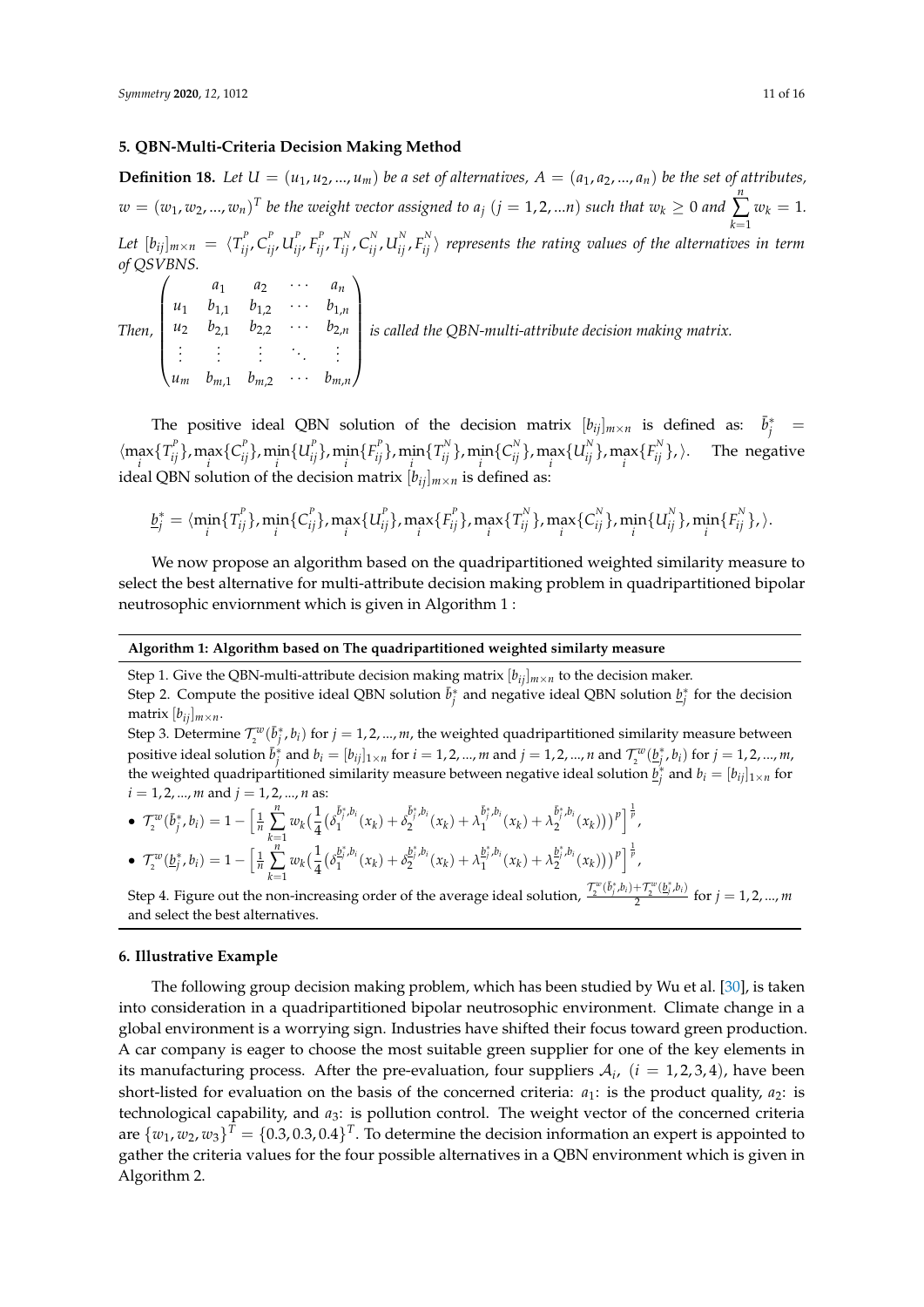#### **Algorithm 2: Decision making algorithm for the four possible alternatives in a QBN environment**

Step [1.](#page-12-1) The decision matrix  $[b_{ij}]_{4\times3}$  given by the expert shown in Table 1.

Step 2. The positive ideal quadripartitioned bipolar neutrosophic solution and negative ideal quadripartitioned bipolar neutrosophic solutions are calculated as:  $\mathcal{A}^* = \{(0.8, 0.6, 0.2, 0.2, -0.6, -0.6, -0.4, -0.4\}, (0.9, 0.4, 0.2, 0.2, -0.5, -0.3, -0.2, -0.4), (0.9, 0.4, 0.2, 0.2, -0.5, -0.3, -0.2, -0.4)\}$  $\langle 0.9, 0.6, 0.4, 0.3, -0.5, -0.4, -0.1, -0.3 \rangle$ ] and  $\underline{A}^* = [\langle 0.4, 0.2, 0.5, 0.5, -0.2, -0.3, -0.7, -0.8 \rangle, \langle 0.6, 0.1, 0.6, 0.5, -0.1, -0.2, -0.5, -0.6 \rangle,$  $(0.6, 0.1, 0.5, 0.7, -0.1, -0.2, -0.6, -0.8)$ 

Step 3. The weighted quadripartitioned similarity measure  $\mathcal{T}_2^w(\bar{\mathcal{A}}^*, \mathcal{A}_i)$ ,  $i = 1, 2, 3, 4$ , and  $\mathcal{T}_2^w(\underline{\mathcal{A}}^*, \mathcal{A}_i)$ ,  $i = 1, 2, 3, 4$  (shown in Table [2\)](#page-13-0) are computed.

<span id="page-12-1"></span>

|                 | $a_1$                        | a <sub>2</sub>               | $a_3$                        |
|-----------------|------------------------------|------------------------------|------------------------------|
|                 |                              |                              |                              |
| $\mathcal{A}_1$ | $(0.4, 0.5, 0.3, 0.2, -0.6,$ | $(0.6, 0.1, 0.2, 0.3, -0.4,$ | $(0.8, 0.6, 0.5, 0.7, -0.3,$ |
|                 | $-0.4, -0.5, -0.7$           | $-0.3, -0.2, -0.5$           | $-0.2, -0.1, -0.4$           |
| $\mathcal{A}_2$ | $(0.6, 0.4, 0.2, 0.5, -0.4,$ | $(0.6, 0.2, 0.3, 0.4, -0.5,$ | (0.7, 0.4, 0.5, 0.6,         |
|                 | $-0.5, -0.7, -0.8$           | $-0.2, -0.3, -0.4$           | $-0.1, -0.3, -0.4, -0.5$     |
| $\mathcal{A}_3$ | (0.7, 0.2, 0.4, 0.3,         | (0.9, 0.3, 0.6, 0.5,         | (0.6, 0.1, 0.5, 0.4,         |
|                 | $-0.2, -0.6, -0.4, -0.5$     | $-0.2, -0.2, -0.5, -0.4$     | $-0.2, -0.4, -0.6, -0.3$     |
| $\mathcal{A}_4$ | (0.8, 0.6, 0.5, 0.3,         | (0.6, 0.4, 0.3, 0.2,         | (0.9, 0.6, 0.4, 0.3,         |
|                 | $-0.5, -0.3, -0.6, -0.4$     | $-0.1, -0.3, -0.4, -0.6$     | $-0.5, -0.3, -0.6, -0.8$     |

**Table 1.** Decision making matrix.

#### <span id="page-12-0"></span>**7. Discussion**

In this section, a detailed analysis about the above introduced algorithm and the obtained result based on the algorithm is carried through. The weighted quadripartitioned similarity measure between the alternatives  $(A_j, j = 1, 2, 3, 4)$  and the positive ideal quadripartitioned bipolar neutrosophic solution is shown in Table [2](#page-13-0) and the same with the negative ideal quadripartitioned bipolar neutrosophic solution is given in Table [2.](#page-13-0) The main objective of the proposed algorithm i.e., the average ideal solution is obtained. The ranking results based on these similarity measures is highlighted in the final Table (Table [3\)](#page-15-10).

Deli et al. [\[28\]](#page-16-12) and Sahin et al. [\[27\]](#page-16-11), in their study on bipolar neutrosophic sets, obtained the ranking result without considering the negative ideal solution. From their algorithm, it can be seen that if the decision maker is asked to choose an alternative emphasizing more on the satisfaction degree of the given criteria than the satisfaction degree of the counter-property of the criteria, the similarity measure with the positive ideal solution can be used to get the most suitable alternatives. In the reverse case, the similarity measure with negative ideal solution will be more fruitful.

In the case of QSVBNS, our algorithm follows the same footstep as Deli et al. [\[28\]](#page-16-12); however, the major difference is that we have used the average of the measure values of positive ideal solution and negative ideal solution. From the proposed algorithm, it seems that the ranking results to choose the best alternatives using a positive ideal solution and a negative ideal solution will give exactly the opposite ranking, but this is not the case, as can be seen in Table [2.](#page-13-0) The similarity index *p* in the weighted quadripartitioned similarity measure also has a big role to play. From the study, we have found that as the similarity index starts to take more higher values, the formula predicts more accurately, as the difference between the first two choices of the alternatives starts increasing for higher values of p. From Figure [2,](#page-13-1) it is observed that for  $p = 1, 2$ , the alternative values are quite close and  $A_3$ comes out as the best alternative with a very small margin from  $A_1$ . For  $p = 3$ ,  $A_1$  overtakes  $A_3$  as the best alternative and as  $p$  stars increasing,  $A_1$  remains the best among the four alternatives and the margin of the second best choice  $A_3$  starts increasing. The differences between the alternative values is shown in Figure [2](#page-13-1) for  $p = 1, 2, 3$ . In Figure [3,](#page-14-0) it can be observed that for  $p = 4, 5, 6, \mathcal{A}_1$  enlarge by a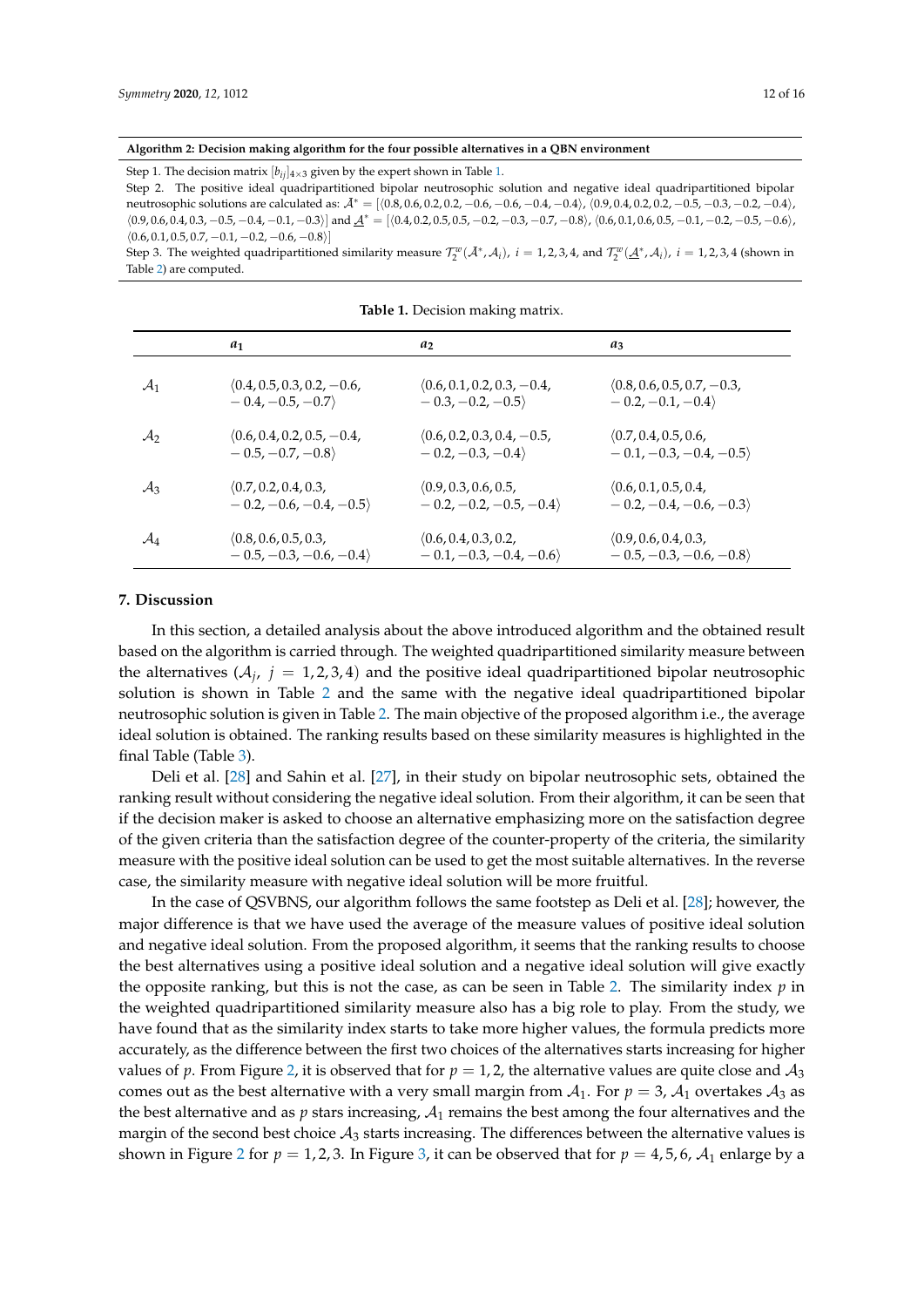bit more margin than  $A_3$ . In Figure [4,](#page-14-1) the comparison between the best two alternatives  $A_1$  and  $A_3$  is shown. It can be seen that for a very large value of  $p$ ,  $A_1 - A_3 \approx 0.1$ .

<span id="page-13-0"></span>

| <b>Similarity Index</b> | <b>Positive Ideal Solution</b>                                           | <b>Negative Ideal Solution</b>                                                 | <b>Average Ideal Solution</b>                                      |
|-------------------------|--------------------------------------------------------------------------|--------------------------------------------------------------------------------|--------------------------------------------------------------------|
| $p=1$                   | $\mathcal{T}_{2}^{w}(\mathcal{A}^*, \mathcal{A}_1) = 0.952416$           | $\mathcal{T}_{2}^{w}(\underline{\mathcal{A}}^{*},\mathcal{A}_{1})=0.94$        | $\mathcal{T}_{2}^{w}(\mathcal{A}^*, \mathcal{A}_1) = 0.946208$     |
|                         | $\mathcal{T}_{2}^{w}(\mathcal{A}^*, \mathcal{A}_2) = 0.929125$           | $\mathcal{T}_{2}^{w}(\underline{\mathcal{A}}^{*},\mathcal{A}_{2})=0.954604$    | $\mathcal{T}_{2}^{w}(\mathcal{A}^*, \mathcal{A}_2) = 0.941864$     |
|                         | $\mathcal{T}_{2}^{w}(\mathcal{A}^*, \mathcal{A}_3) = 0.936681$           | $\mathcal{T}_{2}^{w}(\underline{\mathcal{A}}^{*},\mathcal{A}_{3})=0.960833$    | $\mathcal{T}_{2}^{w}(\mathcal{A}^*, \mathcal{A}_3) = 0.948757$     |
|                         | $\mathcal{T}_{2}^{w}(\mathcal{A}^*, \mathcal{A}_4) = 0.957291$           | $\mathcal{T}_{2}^{w}(\underline{\mathcal{A}}^{*},\mathcal{A}_{4})=0.928791$    | $\mathcal{T}_{2}^{w}(\mathcal{A}^*, \mathcal{A}_4) = 0.943041$     |
| $p=2$                   | $\mathcal{T}_{2}^{w}(\mathcal{A}^*, \mathcal{A}_1) = 0.917337$           | $\mathcal{T}^{w}_{2}(\underline{\mathcal{A}}^{*},\mathcal{A}_{1})=0.895453$    | $\mathcal{T}_{2}^{w}(\mathcal{A}^*, \mathcal{A}_1) = 0.906395$     |
|                         | $\mathcal{T}_{2}^{w}(\bar{\mathcal{A}}^{*}, \mathcal{A}_{2}) = 0.874914$ | $\mathcal{T}^{w}_{2}(\underline{\mathcal{A}}^{*},\mathcal{A}_{2})=0.921020$    | $\mathcal{T}_{2}^{w}(\mathcal{A}^*, \mathcal{A}_2) = 0.897967$     |
|                         | $\mathcal{T}_{2}^{w}(\bar{\mathcal{A}}^{*},\mathcal{A}_{3})=0.889566$    | $\mathcal{T}_{2}^{w}(\underline{\mathcal{A}}^{*},\mathcal{A}_{3})=0.927222$    | $\mathcal{T}_{2}^{w}(\mathcal{A}^*, \mathcal{A}_3) = 0.908394$     |
|                         | $\mathcal{T}_{2}^{w}(\mathcal{A}^*, \mathcal{A}_4) = 0.923766$           | $\mathcal{T}_{2}^{w}(\underline{\mathcal{A}}^{*},\mathcal{A}_{4})=0.870422$    | $\mathcal{T}_{2}^{w}(\mathcal{A}^{*}, \mathcal{A}_{4}) = 0.897094$ |
| $p = 3$                 | $\mathcal{T}_{2}^{w}(\bar{\mathcal{A}}^{*}, \mathcal{A}_{1}) = 0.900428$ | $\mathcal{T}_{2}^{w}(\underline{\mathcal{A}}^{*},\mathcal{A}_{1})=0.873755$    | $\mathcal{T}_{2}^{w}(\mathcal{A}^*, \mathcal{A}_1) = 0.887092$     |
|                         | $\mathcal{T}_{2}^{w}(\mathcal{A}^*, \mathcal{A}_2) = 0.847426$           | $\mathcal{T}_{2}^{w}(\underline{\mathcal{A}}^{*},\mathcal{A}_{2})=0.904713$    | $\mathcal{T}_{2}^{w}(\mathcal{A}^{*}, \mathcal{A}_{2}) = 0.876069$ |
|                         | $\mathcal{T}_{2}^{w}(\mathcal{A}^*, \mathcal{A}_3) = 0.866476$           | $\mathcal{T}^{w}_{1}(\underline{\mathcal{A}}^{*},\mathcal{A}_{3})=0.907610$    | $\mathcal{T}_{2}^{w}(\mathcal{A}^*, \mathcal{A}_3) = 0.887043$     |
|                         | $\mathcal{T}_{2}^{w}(\mathcal{A}^*, \mathcal{A}_4) = 0.905738$           | $\mathcal{T}^w_2(\underline{\mathcal{A}}^*,\mathcal{A}_4)=0.839067$            | $\mathcal{T}_{2}^{w}(\mathcal{A}^{*}, \mathcal{A}_{4})=0.872402$   |
| $p = 4$                 | $\mathcal{T}_{2}^{w}(\bar{\mathcal{A}}^{*}, \mathcal{A}_{1}) = 0.890553$ | $\mathcal{T}_{2}^{w}(\underline{\mathcal{A}}^{*},\mathcal{A}_{1})=0.860959$    | $\mathcal{T}_{2}^{w}(\mathcal{A}^*, \mathcal{A}_1) = 0.875756$     |
|                         | $\mathcal{T}_{2}^{w}(\mathcal{A}^*, \mathcal{A}_2) = 0.830665$           | $\mathcal{T}^w_3(\underline{\mathcal{A}}^*, \mathcal{A}_2) = 0.895086$         | $\mathcal{T}_{2}^{w}(\mathcal{A}^*, \mathcal{A}_2) = 0.862875$     |
|                         | $\mathcal{T}_{2}^{w}(\mathcal{A}^*, \mathcal{A}_3) = 0.852716$           | $\mathcal{T}^{w}_{2}(\underline{\mathcal{A}}^{*},\mathcal{A}_{3})=0.894353$    | $\mathcal{T}_{2}^{w}(\mathcal{A}^*, \mathcal{A}_3) = 0.873535$     |
|                         | $\mathcal{T}_{2}^{w}(\bar{\mathcal{A}}^{*}, \mathcal{A}_{4}) = 0.893862$ | $\mathcal{T}_{2}^{w}(\underline{\mathcal{A}}^{*},\mathcal{A}_{4})=0.819565$    | $\mathcal{T}_{2}^{w}(\mathcal{A}^{*}, \mathcal{A}_{4}) = 0.856714$ |
| $p = 5$                 | $\mathcal{T}_{2}^{w}(\mathcal{A}^*, \mathcal{A}_1) = 0.884025$           | $\mathcal{T}_{2}^{w}(\underline{\mathcal{A}}^{*},\mathcal{A}_{1})=0.852444$    | $\mathcal{T}_{2}^{w}(\mathcal{A}^*, \mathcal{A}_1) = 0.868235$     |
|                         | $\mathcal{T}_{2}^{w}(\mathcal{A}^*, \mathcal{A}_2) = 0.819257$           | $\mathcal{T}_{2}^{w}(\underline{\mathcal{A}}^{*}, \mathcal{A}_{2}) = 0.888633$ | $\mathcal{T}_{2}^{w}(\mathcal{A}^*, \mathcal{A}_2) = 0.853945$     |
|                         | $\mathcal{T}_{2}^{w}(\mathcal{A}^*, \mathcal{A}_3) = 0.843424$           | $\mathcal{T}^w_2(\underline{\mathcal{A}}^*,\mathcal{A}_3)=0.884681$            | $\mathcal{T}_{2}^{w}(\mathcal{A}^*, \mathcal{A}_3) = 0.864052$     |
|                         | $\mathcal{T}_{2}^{w}(\bar{\mathcal{A}}^{*}, \mathcal{A}_{4}) = 0.885108$ | $\mathcal{T}_{2}^{w}(\underline{\mathcal{A}}^{*},\mathcal{A}_{4})=0.806328$    | $\mathcal{T}_{2}^{w}(\mathcal{A}^*, \mathcal{A}_4) = 0.845718$     |
| $p=6$                   | $\mathcal{T}_{2}^{w}(\mathcal{A}^*, \mathcal{A}_1) = 0.879341$           | $\mathcal{T}_{2}^{w}(\underline{\mathcal{A}}^{*},\mathcal{A}_{1})=0.846318$    | $\mathcal{T}_{2}^{w}(\mathcal{A}^*, \mathcal{A}_1) = 0.862830$     |
|                         | $\mathcal{T}_{2}^{w}(\bar{\mathcal{A}}^{*}, \mathcal{A}_{2}) = 0.810950$ | $\mathcal{T}_{2}^{w}(\underline{\mathcal{A}}^{*},\mathcal{A}_{2})=0.883926$    | $\mathcal{T}_{2}^{w}(\mathcal{A}^{*}, \mathcal{A}_{2}) = 0.847438$ |
|                         | $\mathcal{T}_{2}^{w}(\bar{\mathcal{A}}^{*}, \mathcal{A}_{3}) = 0.836617$ | $\mathcal{T}_{2}^{w}(\mathcal{A}^{*}, \mathcal{A}_{3}) = 0.877287$             | $\mathcal{T}_{2}^{w}(\mathcal{A}^*, \mathcal{A}_3) = 0.856952$     |
|                         | $\mathcal{T}_{2}^{w}(\mathcal{A}^{*}, \mathcal{A}_{4}) = 0.878257$       | $\mathcal{T}_{2}^{w}(\underline{\mathcal{A}}^{*},\mathcal{A}_{4})=0.796801$    | $\mathcal{T}_{2}^{w}(\mathcal{A}^{*}, \mathcal{A}_{4}) = 0.837529$ |

**Table 2.** Similarity measures for different values of *p*.

<span id="page-13-1"></span>

**Figure 2.** Comparison between the alternatives for different similarity indexes.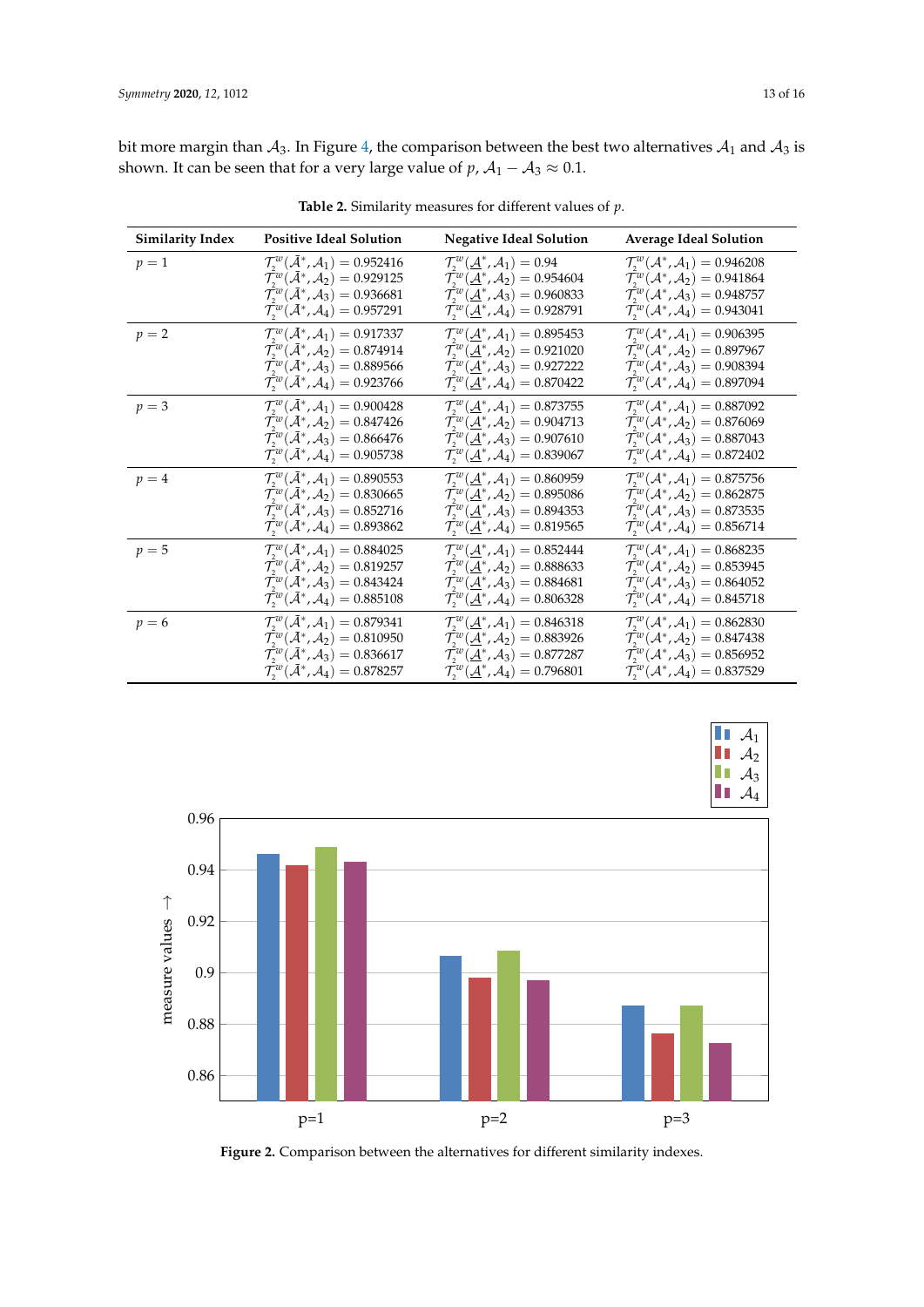<span id="page-14-0"></span>

**Figure 3.** Comparison between the alternatives for different similarity indexes.

<span id="page-14-1"></span>

**Figure 4.** Comparison between the best two alternatives  $A_1$  and  $A_3$  for some higher similarity index.

From the above analysis it is clear that  $A_1$  is the most suitable alternative to the decision maker. The proposed method can get the better of the decision making problem with quadripartitioned bipolar neutrosophic information. Also, the higher similarity index produces a more accurate method by indicating clear differences between the alternatives. A comparison of the above discussed MCDM problem is made in a fuzzy system and a bipolar fuzzy system, where it is observed that in a fuzzy system, the same conclusion is reached at  $p = 5$  and in bipolar fuzzy system the result fluctuate between  $A_1$  and  $A_3$ . So, we think that the proposed method can serve immensely in decision making purpose.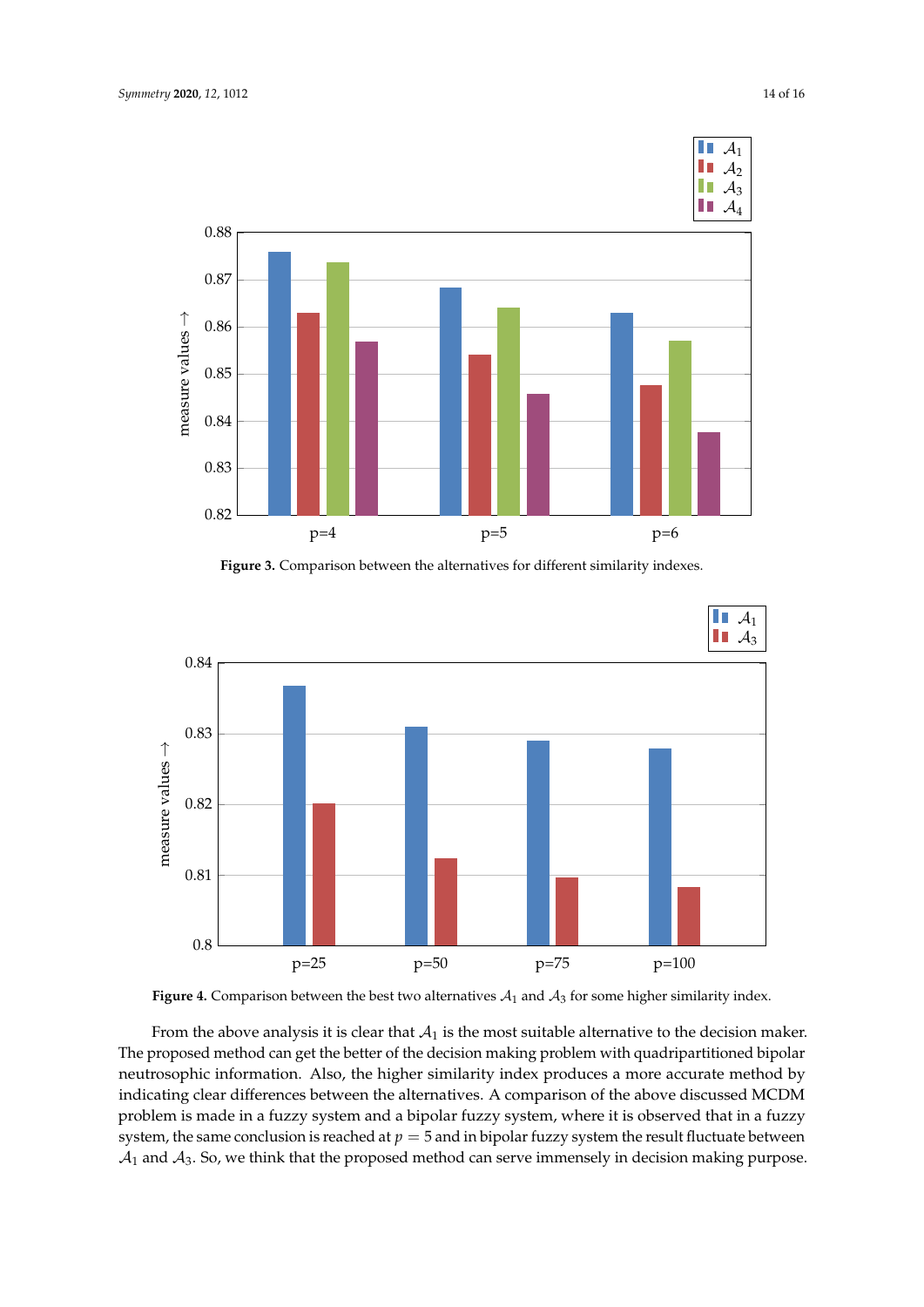<span id="page-15-10"></span>

| Similarity<br>Index | <b>Based on Positive Ideal</b><br><b>Solution</b>                           | <b>Based on Negative Ideal</b><br><b>Solution</b>                           | <b>Based on Average Value</b>                                               |
|---------------------|-----------------------------------------------------------------------------|-----------------------------------------------------------------------------|-----------------------------------------------------------------------------|
| $p=1$               | $A_4 \succ A_1 \succ A_3 \succ A_2$                                         | $A_3 \succ A_2 \succ A_1 \succ A_4$                                         | $A_3 \succ A_1 \succ A_4 \succ A_2$                                         |
| $p=2$               | $\mathcal{A}_4 \succ \mathcal{A}_1 \succ \mathcal{A}_3 \succ \mathcal{A}_2$ | $A_3 \succ A_2 \succ A_1 \succ A_4$                                         | $A_3 \succ A_1 \succ A_2 \succ A_4$                                         |
| $p=3$               | $\mathcal{A}_4 \succ \mathcal{A}_1 \succ \mathcal{A}_3 \succ \mathcal{A}_2$ | $\mathcal{A}_3 \succ \mathcal{A}_2 \succ \mathcal{A}_1 \succ \mathcal{A}_4$ | $A_1 \succ A_3 \succ A_2 \succ A_4$                                         |
| $p=4$               | $\mathcal{A}_4 \succ \mathcal{A}_1 \succ \mathcal{A}_3 \succ \mathcal{A}_2$ | $A_2 \succ A_3 \succ A_1 \succ A_4$                                         | $A_1 \succ A_3 \succ A_2 \succ A_4$                                         |
| $p=5$               | $\mathcal{A}_4 \succ \mathcal{A}_1 \succ \mathcal{A}_3 \succ \mathcal{A}_2$ | $A_2 \succ A_3 \succ A_1 \succ A_4$                                         | $A_1 \succ A_3 \succ A_2 \succ A_4$                                         |
| $p=6$               | $A_1 \succ A_4 \succ A_3 \succ A_2$                                         | $A_2 \succ A_3 \succ A_1 \succ A_4$                                         | $\mathcal{A}_1 \succ \mathcal{A}_3 \succ \mathcal{A}_2 \succ \mathcal{A}_4$ |

|  | Table 3. Ranking results. |  |
|--|---------------------------|--|
|--|---------------------------|--|

# <span id="page-15-9"></span>**8. Conclusions**

This paper introduces a novel concept of QSVBNS. Some set theoretic operations and several similarity measures have been stated. Also, a real life example of QSVBNS is presented for brief understanding. Decision making problem has been considered in a QSVBN environment and dealt with successfully.

BNS has been a successful tool for decision maker as bipolarity often occurs as a common phenomenon in human thinking. QSVBNS comes handy in situations where a person is unsure about the truth, false, both true and false or neither of them while handling a bipolar information system. The introduction of QSVBNS will help the cause of decision making problems and open new branch of neutrosophy. Future work may involve study of aggregation operators involving QSVBNS while dealing with decision making problems.

**Author Contributions:** Created and conceptualized ideas, S.R. and J.-G.L.; writing—original draft preparation, S.R.; writing—review and editing, A.P. and S.K.S.; funding acquisition, J.-G.L. All authors have read and agreed to the published version of the manuscript.

**Funding:** This research was partially supported by a Basic Science Research Program through the National Research Foundation of Korea (NRF) funded by the Ministry of Education (2018R1D1A1B07049321).

**Conflicts of Interest:** The authors declare no conflict of interest.

#### **References**

- <span id="page-15-0"></span>1. Zadeh, L.A. Fuzzy sets. *Inform. Control* **1965**, *8*, 338–353. [\[CrossRef\]](http://dx.doi.org/10.1016/S0019-9958(65)90241-X)
- <span id="page-15-1"></span>2. Pawlak, Z. Rough sets. *Int. J. Comput. Inf. Sci.* **1982**, *11*, 341–356. [\[CrossRef\]](http://dx.doi.org/10.1007/BF01001956)
- <span id="page-15-2"></span>3. Atanassov, K.T. Intuitionistic fuzzy sets. *Fuzzy Sets Syst.* **1986**, *20*, 87–96. [\[CrossRef\]](http://dx.doi.org/10.1016/S0165-0114(86)80034-3)
- <span id="page-15-3"></span>4. Atanassov, K.T. Interval valued intuitionistic fuzzy sets. *Fuzzy Sets Syst.* **1989**, *31*, 343–349. [\[CrossRef\]](http://dx.doi.org/10.1016/0165-0114(89)90205-4)
- <span id="page-15-4"></span>5. Molodtsov, D. Soft set theory-first results. *Comput. Math. Appl.* **1999**, *37*, 19–31. [\[CrossRef\]](http://dx.doi.org/10.1016/S0898-1221(99)00056-5)
- <span id="page-15-5"></span>6. Smarandache, F. Neutrosophic set, a generalization of the intuitionistic fuzzy sets. *Int. J. Pure. Appl. Math.* **2005**, *24*, 287–297.
- <span id="page-15-6"></span>7. Wang, H.; Smarandache, F.; Zhang, Q.; Sunderraman, R. Single valued neutrosophic sets. *Multispace Multistruct.* **2010**, *4*, 410–413.
- <span id="page-15-7"></span>8. Broumi, S.; Smarandache, F. Cosine similarity measures of interval valued neutrosophic sets. *Neutrosophic Sets Syst.* **2013**, *5*, 115–20.
- 9. Broumi, S.; Smarandache, F. Several similarity measures of neutrosophic sets. *Neutrosophic Sets Syst.* **2013,** *1*, 54–62.
- 10. Chahhtterjee, R.; Majumdar, P.; Samanta, S.K. Similarity Measures in Neutrosophic Sets-I, Fuzzy Multi-criteria Decision-Making Using Neutrosophic Sets. *Stud. Fuzziness Soft Comput.* **2019**, *369*, 249–294.
- 11. Jiang, W.; Shou, Y. A novel single-valued neutrosophic set similarity measure and its application in multi-criteria decision making. *Symmetry* **2017**, *9*, 127. [\[CrossRef\]](http://dx.doi.org/10.3390/sym9080127)
- 12. Jun, Y. Similarity measures between interval neutrosophic sets and their application in multicriteria decision-making. *J. Int. Fuzzy Syst.* **2014**, *26*, 165–172.
- <span id="page-15-8"></span>13. Majumdar, P.; Samanta, S.K. On similarity and entropy of neutrosophic sets. *J. Int. Fuzzy Syst.* **2014**, *26*, 1245-1252. [\[CrossRef\]](http://dx.doi.org/10.3233/IFS-130810)